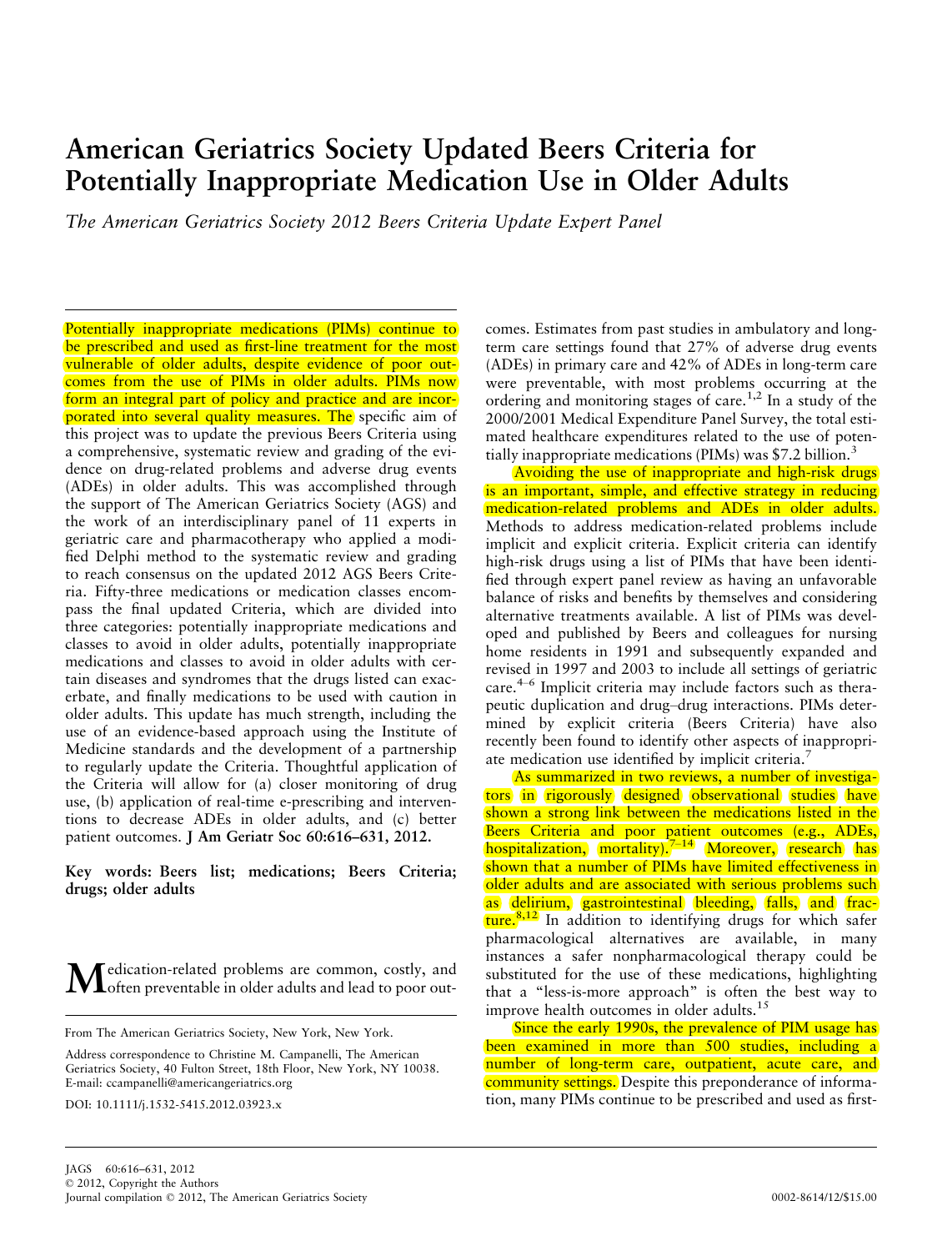line treatment for the most vulnerable of older adults.<sup>16,17</sup> These studies illustrate that more work is needed to address the use of PIMs in older adults, and there remains an important role in policy, research, and practice for an explicit list of medications to avoid in older adults. Because an increasing number of interventions have been successful in decreasing the use of these drugs and improving clinical outcomes,18,19 PIMs now form an integral part of policy and practice in the Centers for Medicare and Medicaid Services (CMS) regulations and are used in Medicare Part D. They are also used as a quality measure in the National Committee for Quality Assurance (NCQA) Healthcare Effectiveness Data and Information Set (HEDIS). Several stakeholders, including CMS, NCQA, and the Pharmacy Quality Alliance (PQA) have identified the Beers Criteria as an important quality measure. In addition, a few studies have begun to identify nonpharmacological alternatives to inappropriate medications<sup>20</sup> and are incorporating Beers Criteria PIMs into electronic health records as an aid to real-time e-prescribing.<sup>19</sup>

An update of the Beers Criteria should include a clear approach to reviewing and grading the evidence for the drugs to avoid. In addition, the criteria need to be regularly updated as new drugs come to the market, as new evidence emerges related to the use of these medications, and as new methods to assess the evidence develop. Being able to update these criteria quickly and transparently is crucial to their continued use as decision-making tools, because regular updates will improve their relevancy, dissemination, and usefulness in clinical practice.

The 2012 update of the Beers Criteria heralds a new partnership with the American Geriatrics Society (AGS). This partnership allows for regular, transparent, systematic updates and support for the wider input and dissemination of the criteria by expert clinicians for their use in research, policy, and practice. To keep this tool relevant, the updated 2012 AGS Beers Criteria must be current with other methods for determining best-practice guidelines. A rigorous systematic review was performed to update and expand the criteria. As in the past, this update will categorize PIMs into two broad groups: medications to avoid in older adults regardless of diseases or conditions and medications considered potentially inappropriate when used in older adults with certain diseases or syndromes. A third group, medications that should be used with caution, has been added. Medications in this group were initially considered for inclusion as PIMs. In these cases, the consensus view of the panel (described below) was that there were a sufficient number of plausible reasons why use of the drug in certain individuals would be appropriate but that the potential for misuse or harm is substantial and thus merits an extra level of caution in prescribing. In some cases, these medications were new to the market, and evidence was still emerging.

## **OBJECTIVES**

The specific aim is to:

Update the previous Beers Criteria using a comprehensive, systematic review and grading of the evidence on drug-related problems and ADEs in older adults.

The strategies to achieve this aim are to:

- 1. Incorporate new evidence on currently listed PIMs and evidence from new medications or conditions not addressed in the previous (2003) update.
- 2. Grade the strength and quality of each PIM statement based on level of evidence and strength of recommended grading.
- 3. Convene an interdisciplinary panel of 11 experts in geriatric care and pharmacotherapy who will apply a modified Delphi method to the systematic review and grading to reach consensus on the updated 2012 AGS Beers Criteria.
- 4. Incorporate needed exceptions into the criteria as deemed clinically appropriate by the panel. These evidence-based exceptions will be designed to make the criteria more individualized to clinical care and more relevant across settings of care.

# INTENT OF CRITERIA

The 2012 AGS Beers Criteria are intended for use in all ambulatory and institutional settings of care for populations aged 65 and older in the United States. The primary target audience is the practicing clinician. Researchers, pharmacy benefit managers, regulators, and policy-makers also use the criteria widely. The intentions of the criteria include improving the selection of prescription drugs by clinicians and patients, evaluating patterns of drug use within populations, educating clinicians and patients on proper drug usage, and evaluating health-outcome, quality of care, cost, and utilization data.

The goal of the 2012 AGS Beers Criteria is to improve care of older adults by reducing their exposure to PIMs. This is accomplished by their use as an educational tool and a quality measure—two uses that are not always in agreement. These criteria are not meant to be applied in a punitive manner. Prescribing decisions are not always clear cut, and clinicians must consider multiple factors. Quality measures must be clearly defined, easily applied, and measured with limited information. The panel considered both roles during deliberations. The panel's review of evidence at times identified subgroups of individuals who should be exempt from the criteria or for whom only a specific criterion applies. Such a criterion may not be easily applied as a quality measure. These applications were balanced with the needs and complexities of the individual. The panel felt that a criterion could not be expanded to include all adults aged 65 and older when only individuals with specific characteristics may benefit or be at greater risk of harm.

#### METHODS

For this new update, the AGS employed a well-tested framework that has long been used for development of clinical practice guidelines.<sup>6,21-23</sup> Specifically, the framework involved the appointment of an 11-member interdisciplinary expert panel with relevant clinical expertise and experience and an understanding of how the criteria have been previously used. To ensure that potential conflicts of interest are disclosed and addressed appropriately, panelists disclosed potential conflicts of interest with the panel at the beginning. Each panelist's potential conflict of inter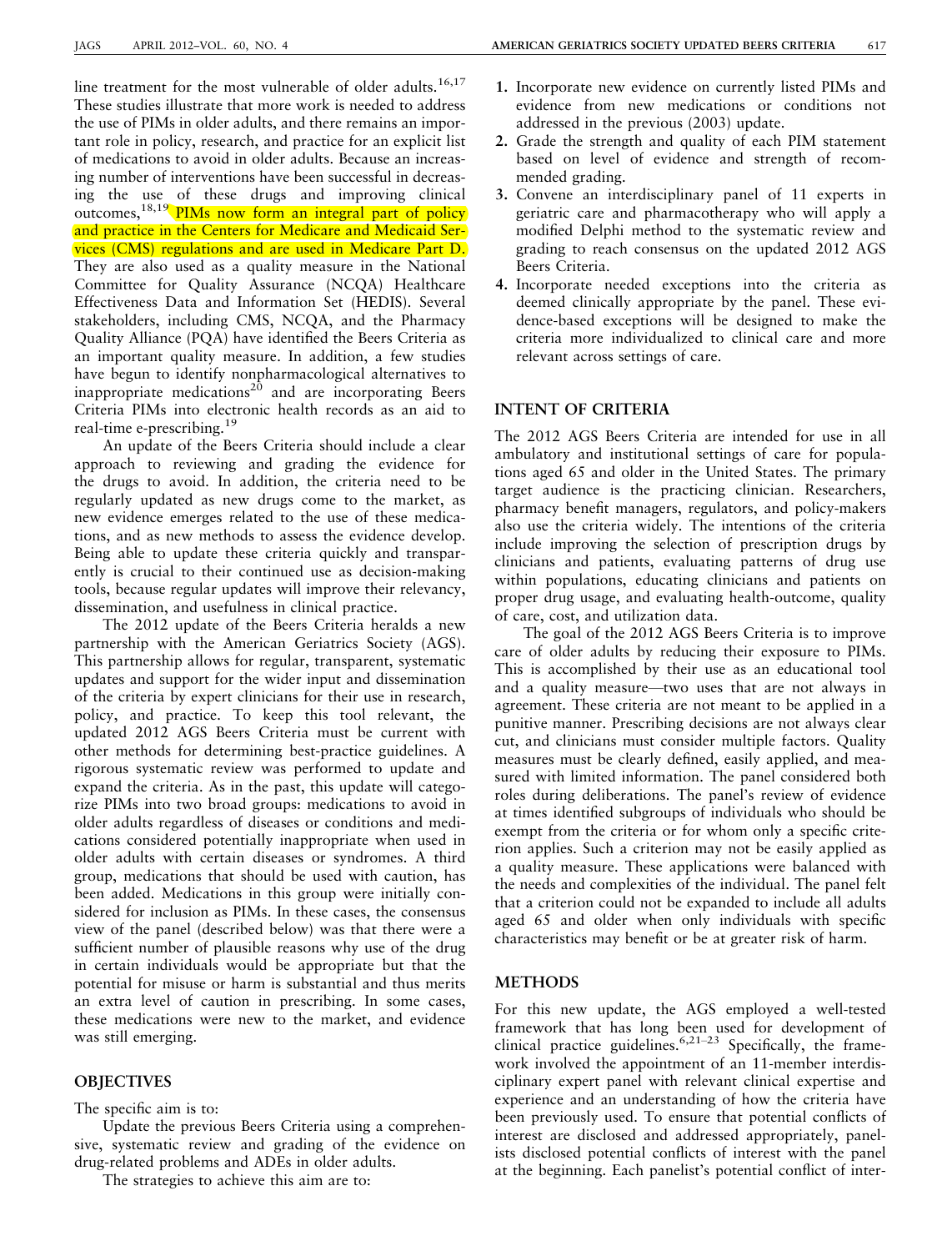ests are provided toward the end of this article. This framework also involved a development process that included a systematic literature review and evaluation of the evidence base by the expert panel. Finally, the Institute of Medicine's 2011 report on developing practice guidelines, $23$  which included a period for public comments, guided the framework. These three framework principles are described in greater detail below.

## Literature Search

The literature from December 1, 2001 (the end of the previous panel's search) to March 30, 2011, was searched to identify published systematic reviews and meta-analyses that were relevant to the project. Search terms included adverse drug reactions, adverse drug events, medication problems, polypharmacy, inappropriate drug use, suboptimal drug therapy, drug monitoring, pharmacokinetics, drug interactions, and medication errors. Terms were searched alone and in combination. Search limits included human subjects, English language, and aged 65 and older. Data sources for the initial search included Medline, the Cochrane Library (Cochrane Database of Systematic Reviews), International Pharmaceutical abstracts, and references lists of selected articles that the panel co-chairs identified.

The initial search identified 25,549 citations, of which 6,505 were selected for preliminary review. The panel cochairs reviewed 2,267 citations, of which 844 were excluded for not meeting the study purpose or not containing primary data. An additional search was conducted with the additional terms drug–drug and drug–disease interactions, pharmacoepidemiology, drug safety, geriatrics, and elderly prescribing. An additional search for randomized clinical trials and postmarketing and observational studies published between 2009 and 2011 was conducted using terms related to major drug classes and conditions, delimited by moregeneral topics (e.g., adverse drug reactions, Beers Criteria, suboptimal prescribing, and interventions). Previous searches were used to develop additional terms to be

included in subsequent searches, such as a list of authors whose work was relevant to the goals of the project. When evidence was sparse on older medications, searches were conducted on drug class and individual medication names and included older search dates for these drugs. The co-chairs continually reviewed the updated search results for articles that might be relevant to the project. Panelists were also asked to forward pertinent citations that might be useful for revising the previous Beers Criteria or supporting additions to them.

At the time of the panel's face-to-face meeting, the cochairs had selected 2,169 unduplicated citations for the full panel review. This total included 446 systematic reviews or meta-analyses, 629 randomized controlled trials, and 1,094 observational studies. Additional articles were found in a manual search of the reference lists of identified articles and the panelist's files, book chapter, and recent review articles, with 258 citations selected for the final evidence tables to support the list of drugs to avoid.

#### Panel Selection

After consultation with the AGS, the co-chairs identified prospective panel members with recognized expertise in geriatric medicine, nursing, pharmacy practice, research, and quality measures. Other factors that influenced selection were the desire to have interdisciplinary representation, a range of medical specialties, and representation from different practice settings (e.g., long-term care, ambulatory care, geriatric mental health, palliative care and hospice). In addition to the 11-member panel, representatives from CMS, NCQA, and PQA were invited to serve as exofficio members.

Each expert panel member completed a disclosure form that was shared with the entire panel before the process began. Potential conflicts of interest were resolved by the panel co-chairs and were available during the open comment period. Panel members who disclosed affiliations or financial interests with commercial entities are listed under the disclosures section of this article.

## Table 1. Designations of Quality and Strength of Evidence

| <b>Designation</b>                | <b>Description</b>                                                                                                                                                                                                                                                                                                                                                                                                                                                                                                                                          |
|-----------------------------------|-------------------------------------------------------------------------------------------------------------------------------------------------------------------------------------------------------------------------------------------------------------------------------------------------------------------------------------------------------------------------------------------------------------------------------------------------------------------------------------------------------------------------------------------------------------|
| Quality of evidence               |                                                                                                                                                                                                                                                                                                                                                                                                                                                                                                                                                             |
| <b>High</b>                       | Evidence includes consistent results from well-designed, well-conducted studies in representative populations that directly assess<br>effects on health outcomes ( $\geq 2$ consistent, higher-quality randomized controlled trials or multiple, consistent observational<br>studies with no significant methodological flaws showing large effects)                                                                                                                                                                                                        |
| <b>Moderate</b>                   | Evidence is sufficient to determine effects on health outcomes, but the number, quality, size, or consistency of included studies;<br>generalizability to routine practice; or indirect nature of the evidence on health outcomes ( $>1$ higher-quality trial with $>100$ )<br>participants; $>2$ higher-quality trials with some inconsistency; $>2$ consistent, lower-quality trials; or multiple, consistent<br>observational studies with no significant methodological flaws showing at least moderate effects) limits the strength of the<br>evidence |
| Low                               | Evidence is insufficient to assess effects on health outcomes because of limited number or power of studies, large and unexplained<br>inconsistency between higher-quality studies, important flaws in study design or conduct, gaps in the chain of evidence, or lack of<br>information on important health outcomes                                                                                                                                                                                                                                       |
| <b>Strength of recommendation</b> |                                                                                                                                                                                                                                                                                                                                                                                                                                                                                                                                                             |
| <b>Strong</b>                     | Benefits clearly outweigh risks and burden OR risks and burden clearly outweigh benefits                                                                                                                                                                                                                                                                                                                                                                                                                                                                    |
| <b>Weak</b>                       | <b>Benefits</b> finely balanced with risks and burden                                                                                                                                                                                                                                                                                                                                                                                                                                                                                                       |
| Insufficient                      | Insufficient evidence to determine net benefits or risks                                                                                                                                                                                                                                                                                                                                                                                                                                                                                                    |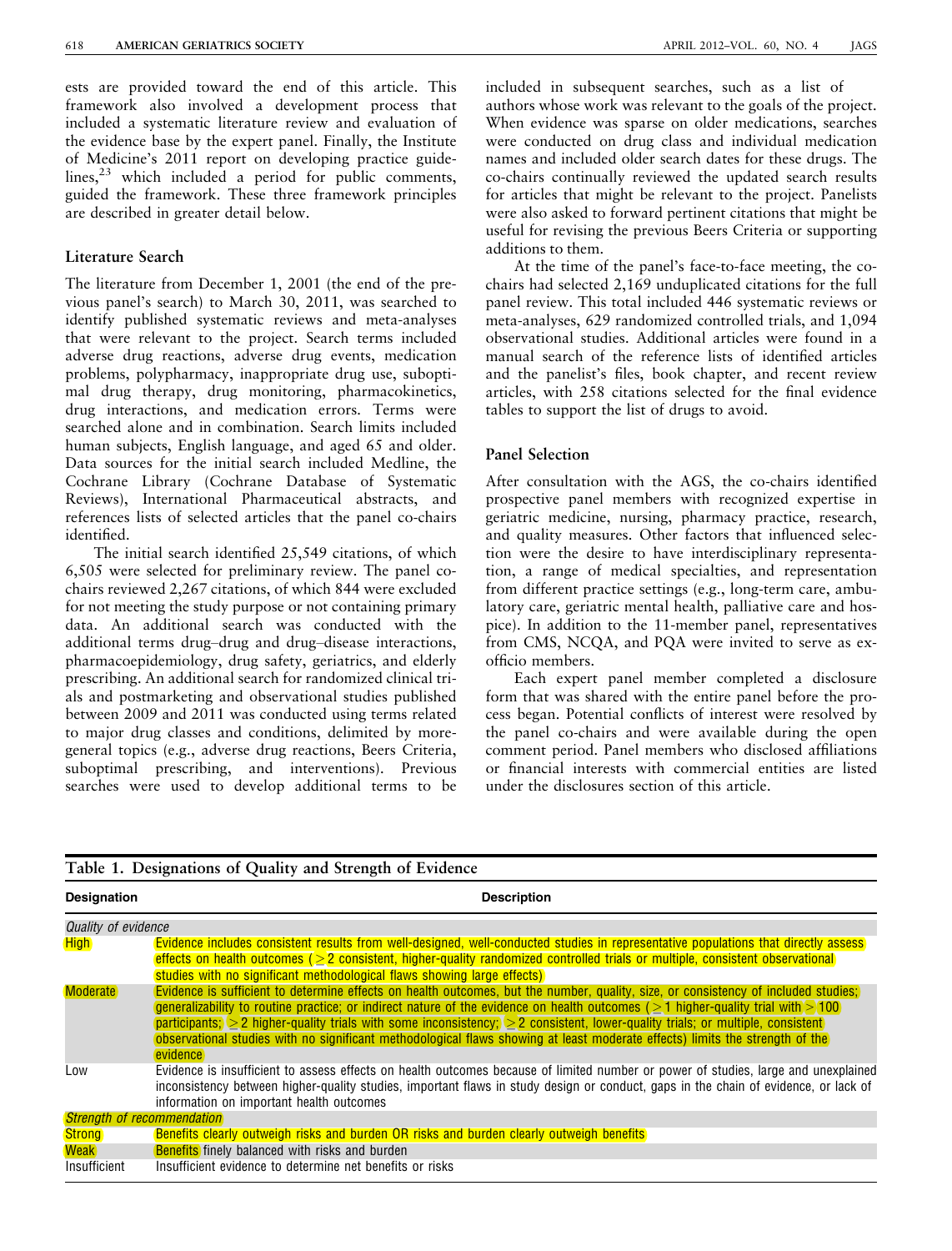| <b>Organ System or Therapeutic</b><br><b>Category or Drug</b>                                                                                                                                                                                                                                                                                              | Rationale                                                                                                                                                                                                                                                                                                                                                        | Recommendation                                                                      | <b>Quality of</b><br>Evidence                                           | Strength of<br>Recommendation |
|------------------------------------------------------------------------------------------------------------------------------------------------------------------------------------------------------------------------------------------------------------------------------------------------------------------------------------------------------------|------------------------------------------------------------------------------------------------------------------------------------------------------------------------------------------------------------------------------------------------------------------------------------------------------------------------------------------------------------------|-------------------------------------------------------------------------------------|-------------------------------------------------------------------------|-------------------------------|
| Anticholinergics (excludes TCAs)<br>First-generation antihistamines<br>(as single agent or as part of<br>combination products)<br>Brompheniramine<br>Carbinoxamine<br>Chlorpheniramine<br>Clemastine<br>Cyproheptadine<br>Dexbrompheniramine<br>Dexchlorpheniramine<br>Diphenhydramine (oral)<br>Doxylamine<br>Hydroxyzine<br>Promethazine<br>Triprolidine | Highly anticholinergic; clearance<br>reduced with advanced age, and<br>tolerance develops when used as<br>hypnotic; greater risk of<br>confusion, dry mouth,<br>constipation, and other<br>anticholinergic effects and toxicity.<br>Use of diphenhydramine in special<br>situations such as acute treatment<br>of severe allergic reaction may be<br>appropriate | Avoid                                                                               | Hydroxyzine<br>and<br>promethazine:<br>high;<br>All others:<br>moderate | Strong                        |
| Antiparkinson agents<br>Benztropine (oral)<br>Trihexyphenidyl                                                                                                                                                                                                                                                                                              | Not recommended for prevention<br>of extrapyramidal symptoms with<br>antipsychotics; more-effective<br>agents available for treatment<br>of Parkinson disease                                                                                                                                                                                                    | Avoid                                                                               | Moderate                                                                | Strong                        |
| Antispasmodics<br>Belladonna alkaloids<br>Clidinium-chlordiazepoxide<br>Dicyclomine<br>Hyoscyamine<br>Propantheline<br>Scopolamine                                                                                                                                                                                                                         | Highly anticholinergic, uncertain<br>effectiveness                                                                                                                                                                                                                                                                                                               | Avoid except in<br>short-term palliative<br>care to decrease<br>oral secretions     | Moderate                                                                | Strong                        |
| <b>Antithrombotics</b>                                                                                                                                                                                                                                                                                                                                     |                                                                                                                                                                                                                                                                                                                                                                  |                                                                                     |                                                                         |                               |
| Dipyridamole, oral short acting*<br>(does not apply to extended-<br>release combination with aspirin)                                                                                                                                                                                                                                                      | May cause orthostatic<br>hypotension; more-effective<br>alternatives available; intravenous<br>form acceptable for use in cardiac<br>stress testing                                                                                                                                                                                                              | Avoid                                                                               | Moderate                                                                | Strong                        |
| Ticlopidine*                                                                                                                                                                                                                                                                                                                                               | Safer effective alternatives<br>available                                                                                                                                                                                                                                                                                                                        | Avoid                                                                               | Moderate                                                                | Strong                        |
| Anti-infective                                                                                                                                                                                                                                                                                                                                             |                                                                                                                                                                                                                                                                                                                                                                  |                                                                                     |                                                                         |                               |
| Nitrofurantoin                                                                                                                                                                                                                                                                                                                                             | Potential for pulmonary toxicity;<br>safer alternatives available; lack<br>of efficacy in patients with<br>$CrCl < 60$ mL/min due to<br>inadequate drug concentration<br>in the urine                                                                                                                                                                            | Avoid for long-term<br>suppression; avoid in<br>patients with<br>$CrCl < 60$ mL/min | Moderate                                                                | Strong                        |
| Cardiovascular                                                                                                                                                                                                                                                                                                                                             |                                                                                                                                                                                                                                                                                                                                                                  |                                                                                     |                                                                         |                               |
| Alpha <sub>1</sub> blockers<br>Doxazosin<br>Prazosin<br>Terazosin                                                                                                                                                                                                                                                                                          | High risk of orthostatic<br>hypotension; not recommended as<br>routine treatment for hypertension;<br>alternative agents have superior<br>risk/benefit profile                                                                                                                                                                                                   | Avoid use as an<br>antihypertensive                                                 | Moderate                                                                | Strong                        |
| Alpha agonists, central<br>Clonidine<br>Guanabenz*<br>Guanfacine*<br>Methyldopa*<br>Reserpine $(> 0.1$ mg/d)*                                                                                                                                                                                                                                              | High risk of adverse CNS effects;<br>may cause bradycardia and<br>orthostatic hypotension; not<br>recommended as routine<br>treatment for hypertension                                                                                                                                                                                                           | Avoid clonidine as<br>a first-line<br>antihypertensive.<br>Avoid others as listed   | Low                                                                     | Strong                        |

# Table 2. 2012 American Geriatrics Society Beers Criteria for Potentially Inappropriate Medication Use in Older Adults

(Continued)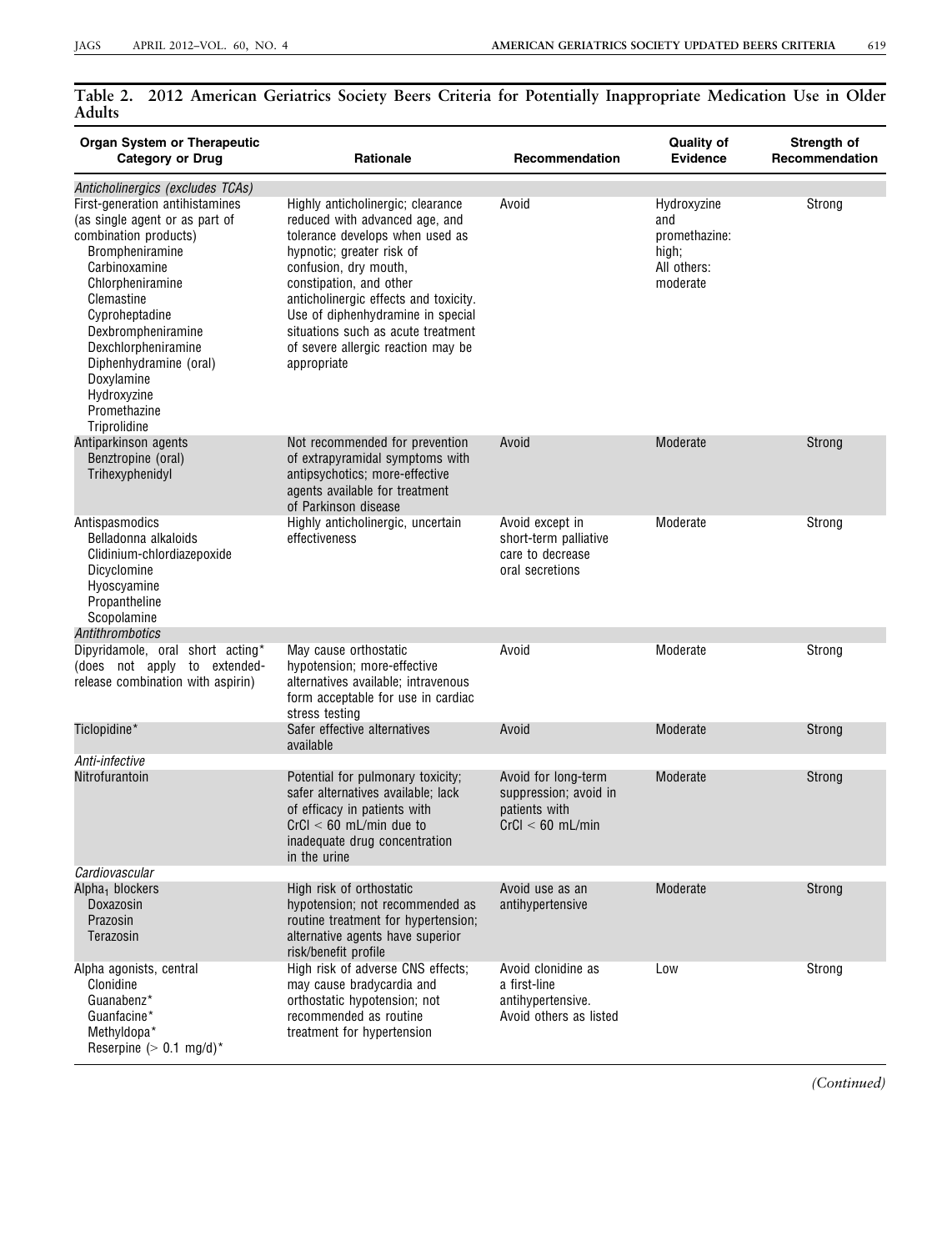| <b>Organ System or Therapeutic</b><br><b>Category or Drug</b>                                                                                                                                                             | <b>Rationale</b>                                                                                                                                                                                                                                                                          | Recommendation                                                                                                                                                        | <b>Quality of</b><br><b>Evidence</b> | Strength of<br>Recommendation |
|---------------------------------------------------------------------------------------------------------------------------------------------------------------------------------------------------------------------------|-------------------------------------------------------------------------------------------------------------------------------------------------------------------------------------------------------------------------------------------------------------------------------------------|-----------------------------------------------------------------------------------------------------------------------------------------------------------------------|--------------------------------------|-------------------------------|
| Antiarrhythmic drugs (Class Ia, Ic,<br>III)<br>Amiodarone<br><b>Dofetilide</b><br>Dronedarone<br>Flecainide<br><b>Ibutilide</b><br>Procainamide<br>Propafenone<br>Quinidine<br>Sotalol                                    | Data suggest that rate control<br>vields better balance of benefits<br>and harms than rhythm control for<br>most older adults.<br>Amiodarone is associated with<br>multiple toxicities, including<br>thyroid disease, pulmonary<br>disorders, and QT- interval<br>prolongation            | Avoid antiarrhythmic<br>drugs as first-line<br>treatment of atrial<br>fibrillation                                                                                    | High                                 | Strong                        |
| Disopyramide*                                                                                                                                                                                                             | Disopyramide is a potent negative<br>inotrope and therefore may induce<br>heart failure in older adults;<br>strongly anticholinergic; other<br>antiarrhythmic drugs preferred                                                                                                             | Avoid                                                                                                                                                                 | Low                                  | Strong                        |
| Dronedarone                                                                                                                                                                                                               | Worse outcomes have been<br>reported in patients taking<br>dronedarone who have permanent<br>atrial fibrillation or heart failure. In<br>general, rate control is preferred<br>over rhythm control for atrial<br>fibrillation                                                             | Avoid in patients with<br>permanent atrial<br>fibrillation or heart<br>failure                                                                                        | Moderate                             | Strong                        |
| Digoxin $> 0.125$ mg/d                                                                                                                                                                                                    | In heart failure, higher dosages<br>associated with no additional<br>benefit and may increase risk of<br>toxicity; slow renal clearance may<br>lead to risk of toxic effects                                                                                                              | Avoid                                                                                                                                                                 | Moderate                             | Strong                        |
| Nifedipine, immediate release*                                                                                                                                                                                            | Potential for hypotension; risk of                                                                                                                                                                                                                                                        | Avoid                                                                                                                                                                 | High                                 | Strong                        |
| Spironolactone $> 25$ mg/d                                                                                                                                                                                                | precipitating myocardial ischemia<br>In heart failure, the risk of<br>hyperkalemia is higher in older<br>adults especially if taking<br>> 25 mg/d or taking concomitant<br>NSAID, angiotensin<br>converting-enzyme inhibitor,<br>angiotensin receptor blocker, or<br>potassium supplement | Avoid in patients with<br>heart failure or with<br>a CrCl $<$ 30 mL/min                                                                                               | Moderate                             | Strong                        |
| Central nervous system<br>Tertiary TCAs, alone or in<br>combination:<br>Amitriptyline<br>Chlordiazepoxide-amitriptyline<br>Clomipramine<br>Doxepin $> 6$ mg/d<br>Imipramine<br>Perphenazine-amitriptyline<br>Trimipramine | Highly anticholinergic, sedating,<br>and cause orthostatic hypotension;<br>safety profile of low-dose doxepin<br>$(< 6$ mg/d) is comparable with<br>that of placebo                                                                                                                       | Avoid                                                                                                                                                                 | High                                 | Strong                        |
| Antipsychotics, first (conventional)<br>and second (atypical) generation<br>(see Table 8 for full list)                                                                                                                   | Increased risk of cerebrovascular)<br>accident (stroke) and mortality in<br>persons with dementia                                                                                                                                                                                         | <b>Avoid use for behavioral</b><br>problems of dementia<br><b>unless</b><br>nonpharmacological<br>options have failed and<br>patient is threat to self<br>(or others) | Moderate                             | <b>Strong</b>                 |
| Thioridazine<br>Mesoridazine                                                                                                                                                                                              | Highly anticholinergic and risk of<br>QT-interval prolongation                                                                                                                                                                                                                            | Avoid                                                                                                                                                                 | Moderate                             | Strong                        |

(Continued)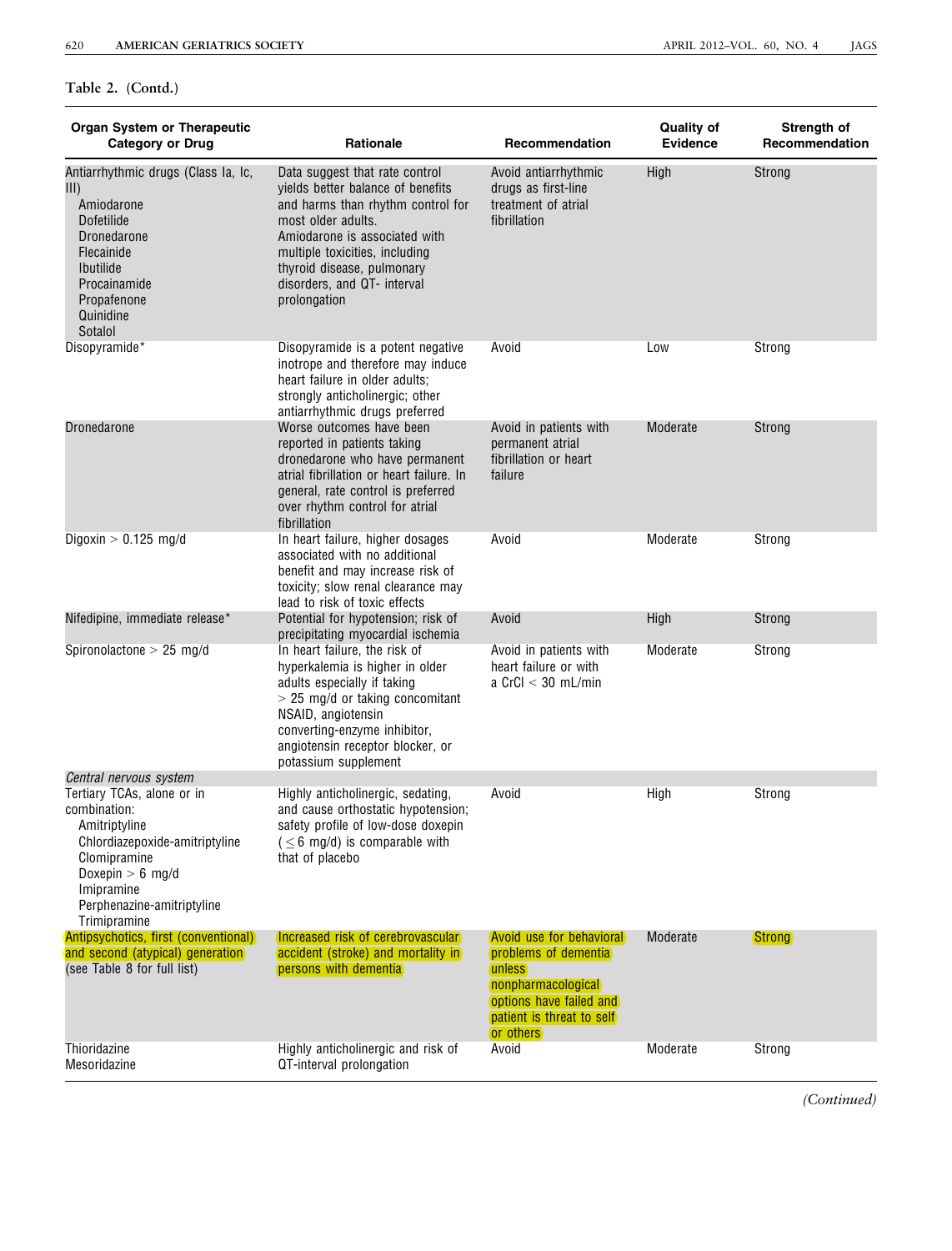| Organ System or Therapeutic<br><b>Category or Drug</b>                                                                                                                                                                                                                                                               | <b>Rationale</b>                                                                                                                                                                                                                                                                                                                                                                                                                                                                                               | Recommendation                                                                                                                                                                                                                    | <b>Quality of</b><br><b>Evidence</b>            | Strength of<br>Recommendation           |
|----------------------------------------------------------------------------------------------------------------------------------------------------------------------------------------------------------------------------------------------------------------------------------------------------------------------|----------------------------------------------------------------------------------------------------------------------------------------------------------------------------------------------------------------------------------------------------------------------------------------------------------------------------------------------------------------------------------------------------------------------------------------------------------------------------------------------------------------|-----------------------------------------------------------------------------------------------------------------------------------------------------------------------------------------------------------------------------------|-------------------------------------------------|-----------------------------------------|
| <b>Barbiturates</b><br>Amobarbital*<br>Butabarbital*<br><b>Butalbital</b><br>Mephobarbital*<br>Pentobarbital*<br>Phenobarbital<br>Secobarbital*                                                                                                                                                                      | High rate of physical dependence;<br>tolerance to sleep benefits; risk of<br>overdose at low dosages                                                                                                                                                                                                                                                                                                                                                                                                           | Avoid                                                                                                                                                                                                                             | High                                            | Strong                                  |
| Benzodiazepines<br>Short and intermediate acting:<br><b>Alprazolam</b><br>Estazolam<br>Lorazepam<br>Oxazepam<br>Temazepam<br>Triazolam<br>Long acting:<br>Clorazepate<br>Chlordiazepoxide<br>Chlordiazepoxide-amitriptyline<br>Clidinium-chlordiazepoxide<br><b>Clonazepam</b><br>Diazepam<br>Flurazepam<br>Quazepam | Older adults have increased<br>sensitivity to benzodiazepines and<br>slower metabolism of long-acting<br>agents. In general, all<br>benzodiazepines increase risk of<br>cognitive impairment, delirium,<br>falls, fractures, and motor vehicle<br>accidents in older adults<br>May be appropriate for seizure<br>disorders, rapid eye movement<br>sleep disorders, benzodiazepine<br>withdrawal, ethanol withdrawal,<br>severe generalized anxiety<br>disorder, periprocedural<br>anesthesia, end-of-life care | Avoid benzodiazepines<br>(any type) for treatment<br>of insomnia, agitation,<br>or delirium                                                                                                                                       | <b>High</b>                                     | <b>Strong</b>                           |
| Chloral hydrate*                                                                                                                                                                                                                                                                                                     | Tolerance occurs within 10 days,<br>and risks outweigh benefits in<br>light of overdose with doses only<br>3 times the recommended dose                                                                                                                                                                                                                                                                                                                                                                        | Avoid                                                                                                                                                                                                                             | Low                                             | Strong                                  |
| Meprobamate                                                                                                                                                                                                                                                                                                          | High rate of physical dependence;<br>very sedating                                                                                                                                                                                                                                                                                                                                                                                                                                                             | Avoid                                                                                                                                                                                                                             | Moderate                                        | Strong                                  |
| Nonbenzodiazepine hypnotics<br>Eszopiclone<br>Zolpidem<br>Zaleplon                                                                                                                                                                                                                                                   | Benzodiazepine-receptor agonists<br>that have adverse events similar to<br>those of benzodiazepines in older<br>adults (e.g., delirium, falls,<br>fractures); minimal improvement<br>in sleep latency and duration                                                                                                                                                                                                                                                                                             | Avoid chronic use<br>$(> 90$ days)                                                                                                                                                                                                | Moderate                                        | Strong                                  |
| Ergot mesylates*<br>Isoxsuprine*                                                                                                                                                                                                                                                                                     | Lack of efficacy                                                                                                                                                                                                                                                                                                                                                                                                                                                                                               | Avoid                                                                                                                                                                                                                             | High                                            | Strong                                  |
| Endocrine                                                                                                                                                                                                                                                                                                            |                                                                                                                                                                                                                                                                                                                                                                                                                                                                                                                |                                                                                                                                                                                                                                   |                                                 |                                         |
| Androgens<br>Methyltestosterone*<br>Testosterone                                                                                                                                                                                                                                                                     | Potential for cardiac problems and<br>contraindicated in men with<br>prostate cancer                                                                                                                                                                                                                                                                                                                                                                                                                           | Avoid unless indicated<br>for moderate to severe<br>hypogonadism                                                                                                                                                                  | Moderate                                        | Weak                                    |
| Desiccated thyroid                                                                                                                                                                                                                                                                                                   | Concerns about cardiac effects;<br>safer alternatives available                                                                                                                                                                                                                                                                                                                                                                                                                                                | Avoid                                                                                                                                                                                                                             | Low                                             | Strong                                  |
| Estrogens with or without<br>progestins                                                                                                                                                                                                                                                                              | Evidence of carcinogenic potential<br>(breast and endometrium); lack of<br>cardioprotective effect and<br>cognitive protection in older<br>women<br>Evidence that vaginal estrogens<br>for treatment of vaginal dryness is<br>safe and effective in women with<br>breast cancer, especially at<br>dosages of estradiol $<$ 25 $\mu$ g<br>twice weekly                                                                                                                                                          | Avoid oral and topical<br>patch.<br>Topical vaginal cream:<br>acceptable to use<br>low-dose intravaginal<br>estrogen for the<br>management of<br>dyspareunia, lower<br>urinary tract infections,<br>and other vaginal<br>symptoms | Oral and patch:<br>high<br>Topical:<br>moderate | Oral and patch: strong<br>Topical: weak |
| Growth hormone                                                                                                                                                                                                                                                                                                       | Effect on body composition is<br>small and associated with edema,<br>arthralgia, carpal tunnel syndrome,<br>gynecomastia, impaired fasting<br>glucose                                                                                                                                                                                                                                                                                                                                                          | Avoid, except as<br>hormone replacement<br>after pituitary gland<br>removal                                                                                                                                                       | High                                            | Strong                                  |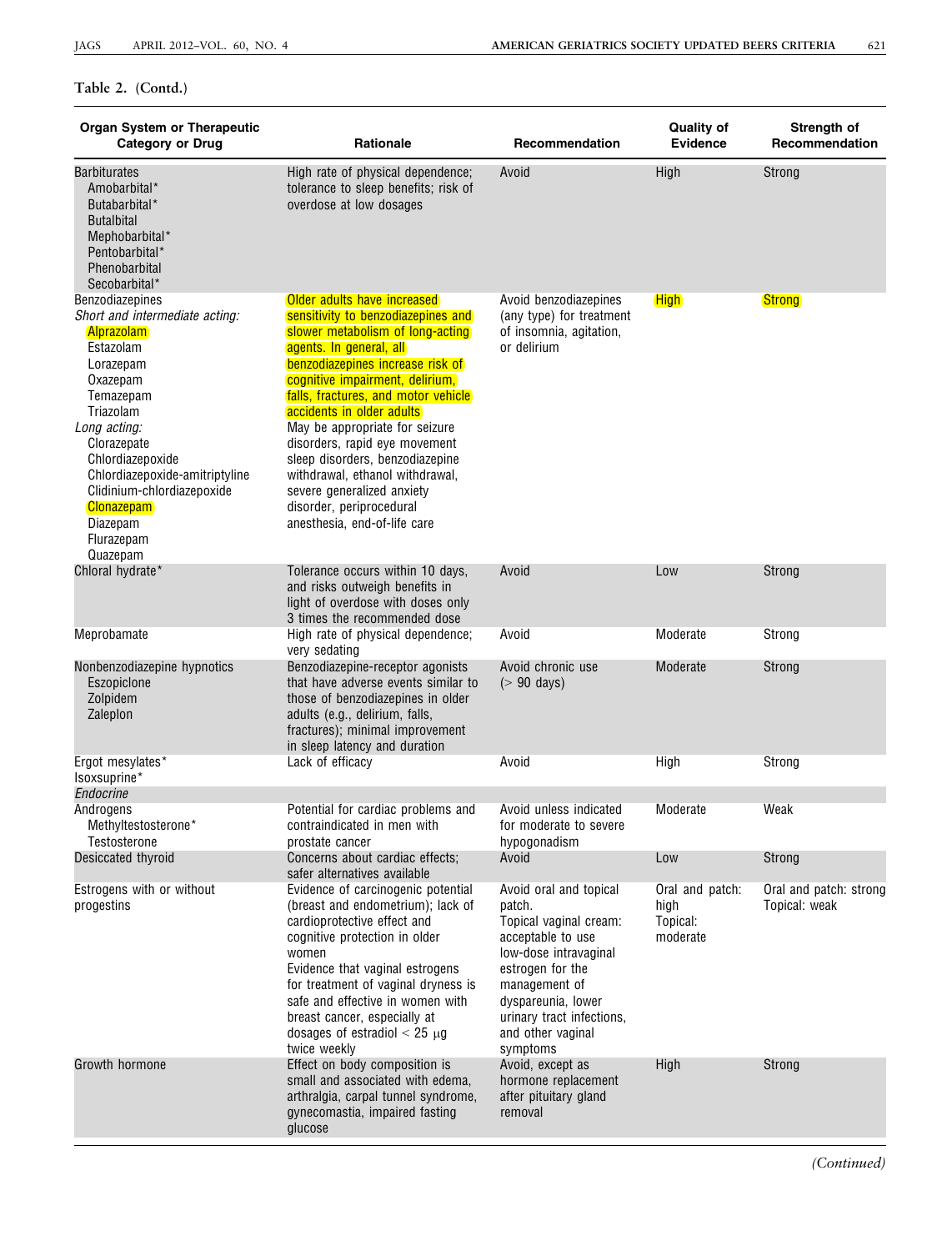| Organ System or Therapeutic<br><b>Category or Drug</b>                                                                                                                                                                                                                     | Rationale                                                                                                                                                                                                                                                                                                                                                                                                                                                                                                                                                                | Recommendation                                                                                                                                                     | <b>Quality of</b><br><b>Evidence</b>         | Strength of<br>Recommendation |
|----------------------------------------------------------------------------------------------------------------------------------------------------------------------------------------------------------------------------------------------------------------------------|--------------------------------------------------------------------------------------------------------------------------------------------------------------------------------------------------------------------------------------------------------------------------------------------------------------------------------------------------------------------------------------------------------------------------------------------------------------------------------------------------------------------------------------------------------------------------|--------------------------------------------------------------------------------------------------------------------------------------------------------------------|----------------------------------------------|-------------------------------|
| Insulin, sliding scale                                                                                                                                                                                                                                                     | Higher risk of hypoglycemia<br>without improvement in<br>hyperglycemia management<br>regardless of care setting                                                                                                                                                                                                                                                                                                                                                                                                                                                          | Avoid                                                                                                                                                              | Moderate                                     | Strong                        |
| Megestrol                                                                                                                                                                                                                                                                  | Minimal effect on weight;<br>increases risk of thrombotic<br>events and possibly death in older<br>adults                                                                                                                                                                                                                                                                                                                                                                                                                                                                | Avoid                                                                                                                                                              | Moderate                                     | Strong                        |
| Sulfonylureas, long duration<br>Chlorpropamide<br>Glyburide                                                                                                                                                                                                                | Chlorpropamide: prolonged<br>half-life in older adults; can cause<br>prolonged hypoglycemia; causes<br>syndrome of inappropriate<br>antidiuretic hormone secretion.<br>Glyburide: greater risk of severe<br>prolonged hypoglycemia in older<br>adults                                                                                                                                                                                                                                                                                                                    | Avoid                                                                                                                                                              | High                                         | Strong                        |
| Gastrointestinal                                                                                                                                                                                                                                                           |                                                                                                                                                                                                                                                                                                                                                                                                                                                                                                                                                                          |                                                                                                                                                                    |                                              |                               |
| Metoclopramide                                                                                                                                                                                                                                                             | Can cause extrapyramidal effects<br>including tardive dyskinesia; risk<br>may be even greater in frail older<br>adults                                                                                                                                                                                                                                                                                                                                                                                                                                                   | Avoid, unless for<br>gastroparesis                                                                                                                                 | Moderate                                     | Strong                        |
| Mineral oil, oral                                                                                                                                                                                                                                                          | Potential for aspiration and<br>adverse effects; safer alternatives<br>available                                                                                                                                                                                                                                                                                                                                                                                                                                                                                         | Avoid                                                                                                                                                              | Moderate                                     | Strong                        |
| Trimethobenzamide                                                                                                                                                                                                                                                          | One of the least effective<br>antiemetic drugs; can cause<br>extrapyramidal adverse effects                                                                                                                                                                                                                                                                                                                                                                                                                                                                              | Avoid                                                                                                                                                              | Moderate                                     | Strong                        |
| Pain                                                                                                                                                                                                                                                                       |                                                                                                                                                                                                                                                                                                                                                                                                                                                                                                                                                                          |                                                                                                                                                                    |                                              |                               |
| <b>Meperidine</b>                                                                                                                                                                                                                                                          | Not an effective oral analgesic in<br>dosages commonly used; may<br>cause neurotoxicity; safer<br>alternatives available                                                                                                                                                                                                                                                                                                                                                                                                                                                 | Avoid                                                                                                                                                              | High                                         | Strong                        |
| Non-COX-selective NSAIDs, oral<br>Aspirin $> 325$ mg/d<br>Diclofenac<br><b>Diflunisal</b><br>Etodolac<br>Fenoprofen<br>Ibuprofen<br>Ketoprofen<br>Meclofenamate<br>Mefenamic acid<br>Meloxicam<br>Nabumetone<br>Naproxen<br>Oxaprozin<br>Piroxicam<br>Sulindac<br>Tolmetin | Increases risk of GI bleeding and<br>peptic ulcer disease in high-risk<br>groups, including those<br>aged $>$ 75 or taking oral or<br>parenteral corticosteroids,<br>anticoagulants, or antiplatelet<br>agents. Use of proton pump<br>inhibitor or misoprostol reduces<br>but does not eliminate risk. Upper<br>GI ulcers, gross bleeding, or<br>perforation caused by NSAIDs<br>occur in approximately 1% of<br>patients treated for 3-6 months<br>and in approximately 2-4% of<br>patients treated for 1 year. These<br>trends continue with longer<br>duration of use | Avoid chronic use<br>unless other alternatives<br>are not effective and<br>patient can take<br>gastroprotective agent<br>(proton pump inhibitor<br>or misoprostol) | Moderate                                     | Strong                        |
| Indomethacin<br>Ketorolac, includes parenteral                                                                                                                                                                                                                             | Increases risk of GI bleeding and<br>peptic ulcer disease in high-risk<br>groups. (See above Non-COX<br>selective NSAIDs.)<br>Of all the NSAIDs, indomethacin<br>has most adverse effects                                                                                                                                                                                                                                                                                                                                                                                | Avoid                                                                                                                                                              | Indomethacin:<br>moderate<br>Ketorolac: high | Strong                        |

(Continued)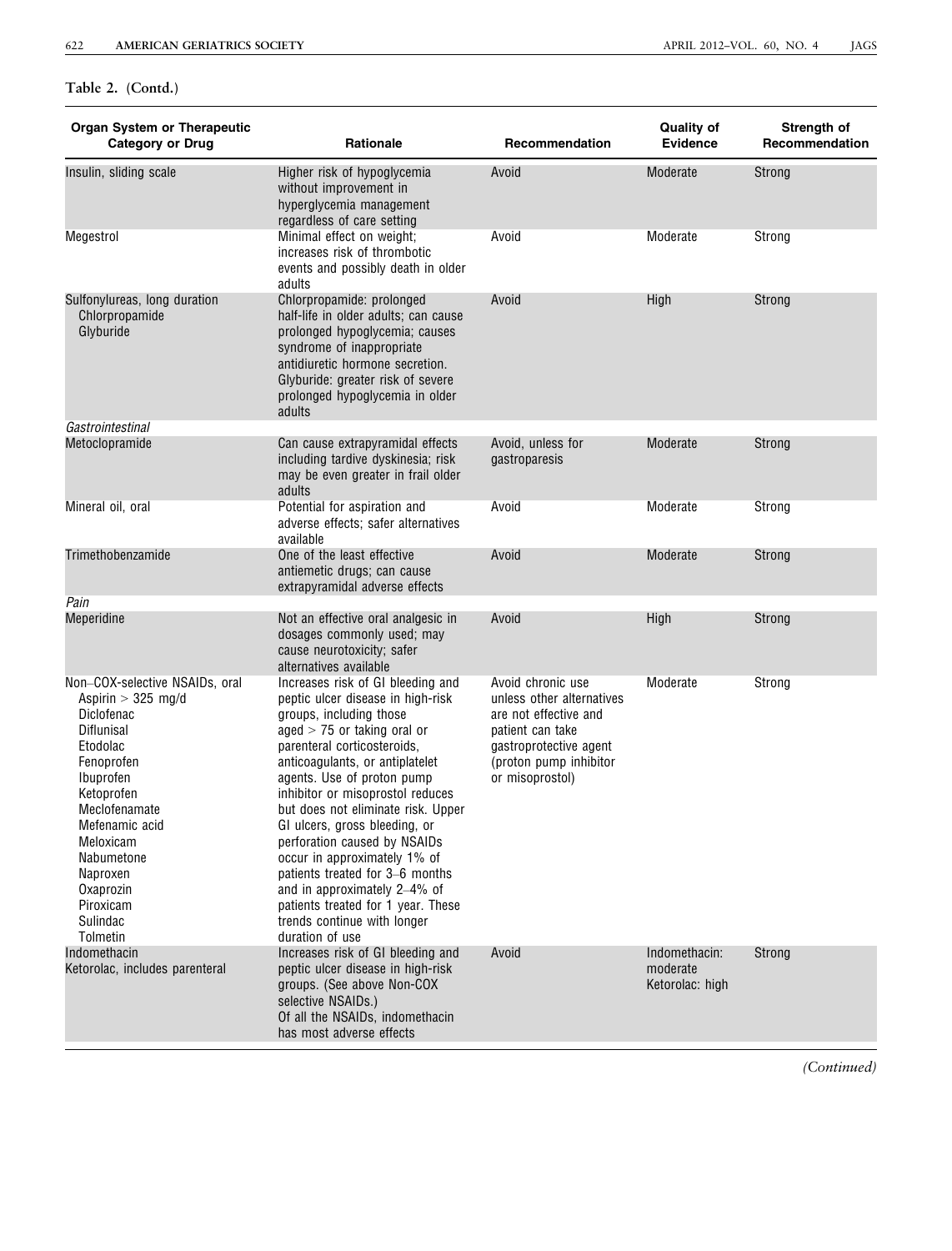| Organ System or Therapeutic<br><b>Category or Drug</b>                                                                       | <b>Rationale</b>                                                                                                                                                                                                          | Recommendation | <b>Quality of</b><br>Evidence | Strength of<br>Recommendation |
|------------------------------------------------------------------------------------------------------------------------------|---------------------------------------------------------------------------------------------------------------------------------------------------------------------------------------------------------------------------|----------------|-------------------------------|-------------------------------|
| Pentazocine*                                                                                                                 | Opioid analgesic that causes CNS<br>adverse effects, including<br>confusion and hallucinations, more<br>commonly than other narcotic<br>drugs; is also a mixed agonist and<br>antagonist; safer alternatives<br>available | Avoid          | Low                           | Strong                        |
| Skeletal muscle relaxants<br>Carisoprodol<br>Chlorzoxazone<br>Cyclobenzaprine<br>Metaxalone<br>Methocarbamol<br>Orphenadrine | Most muscle relaxants are poorly<br>tolerated by older adults because<br>of anticholinergic adverse effects,<br>sedation, risk of fracture;<br>effectiveness at dosages tolerated<br>by older adults is questionable      | Avoid          | Moderate                      | Strong                        |

The primary target audience is the practicing clinician. The intentions of the criteria are to improve the selection of prescription drugs by clinicians and patients; evaluate patterns of drug use within populations; educate clinicians and patients on proper drug usage; and evaluate health-outcome, quality of care, cost, and utilization data.

\* Infrequently used drugs.

CNS = central nervous system; COX = cyclooxygenase; CrCl = creatinine clearance; GI = gastrointestinal; NSAID = nonsteroidal anti-inflammatory drug; TCA = tricyclic antidepressant.

Correction made after online publication February 29, 2012: Table 2 has been updated.

#### Development Process

The co-chairs and AGS staff edited the survey used in the previous Beers Criteria development process, excluding products no longer marketed. The resulting survey had three parts: medications currently listed as potentially inappropriate for older adults independent of diseases or conditions, medications currently listed as potentially inappropriate when used in older adults with certain diseases or conditions, and new submissions from the panel. Each panelist was asked to complete the survey using a 5-point Likert scale ranging from strongly agree to strongly disagree (or no opinion). Ratings were tallied and returned to the panel along with each panelist's original ratings. Two conference calls allowed for review of survey ratings, discussion, and consensus building.

The panel convened for a 2-day in-person meeting on August 2 and 3, 2011, to review the second draft of the survey and the results of the literature search. Panel discussions were used to define terms and to address questions of consistency, the inclusion of infrequently used drugs, the best strategies for evaluating the evidence, and the consolidation or expansion of individual criterion. The panel then split into four groups, with each assigned a specific set of criteria for evaluation. Groups were assigned as closely as possible according to specific area of clinical expertise (e.g., cardiovascular, central nervous system). Groups reviewed the literature search, selected citations relevant to their assigned criteria, and determined which citations should be included in an evidence table. During this process, panelists were provided copies of abstracts and fulltext articles. The groups then presented their findings to the full panel for comment and consensus. After the meeting, each group met in a conference call to resolve any questions or to include additional supporting literature.

An independent researcher prepared evidence tables, which were distributed to the four criteria-specific groups. Each panelist independently rated the quality of evidence and strength of recommendation for each criterion using the American College of Physicians' Guideline Grading System<sup>24</sup> (Table 1), which is based on the Grades of Recommendation Assessment, Development, and Evaluation (GRADE) scheme developed previously.<sup>25</sup> AGS staff compiled the panelist ratings for each group and returned them to that group, which then reached consensus in conference call. Additional literature was obtained and included as needed. When group consensus could not be reached, the full panel reviewed the ratings and worked through any differences until they reached consensus. For some criteria, the panel provided a "strong" recommendation even though the quality of evidence was low or moderate. In such cases, the strength of recommendation was based on potential severity of harm and the availability of treatment alternatives.

## **RESULTS**

Fifty-three medications or medication classes encompass the final updated 2012 AGS Beers Criteria, which are divided into three categories (Tables 2–4). Tables were constructed and organized according to major therapeutic classes and organ systems.

Table 2 shows the 34 potentially inappropriate medications and classes to avoid in older adults. Notable new additions include megestrol, glyburide, and sliding-scale insulin.

Table 3 summarizes potentially inappropriate medications and classes to avoid in older adults with certain diseases and syndromes that the drugs listed can exacerbate. Notable new inclusions are thiazolidinediones or glitazones with heart failure, acetylcholinesterase inhibitors with history of syncope, and selective serotonin reuptake inhibitors with falls and fractures.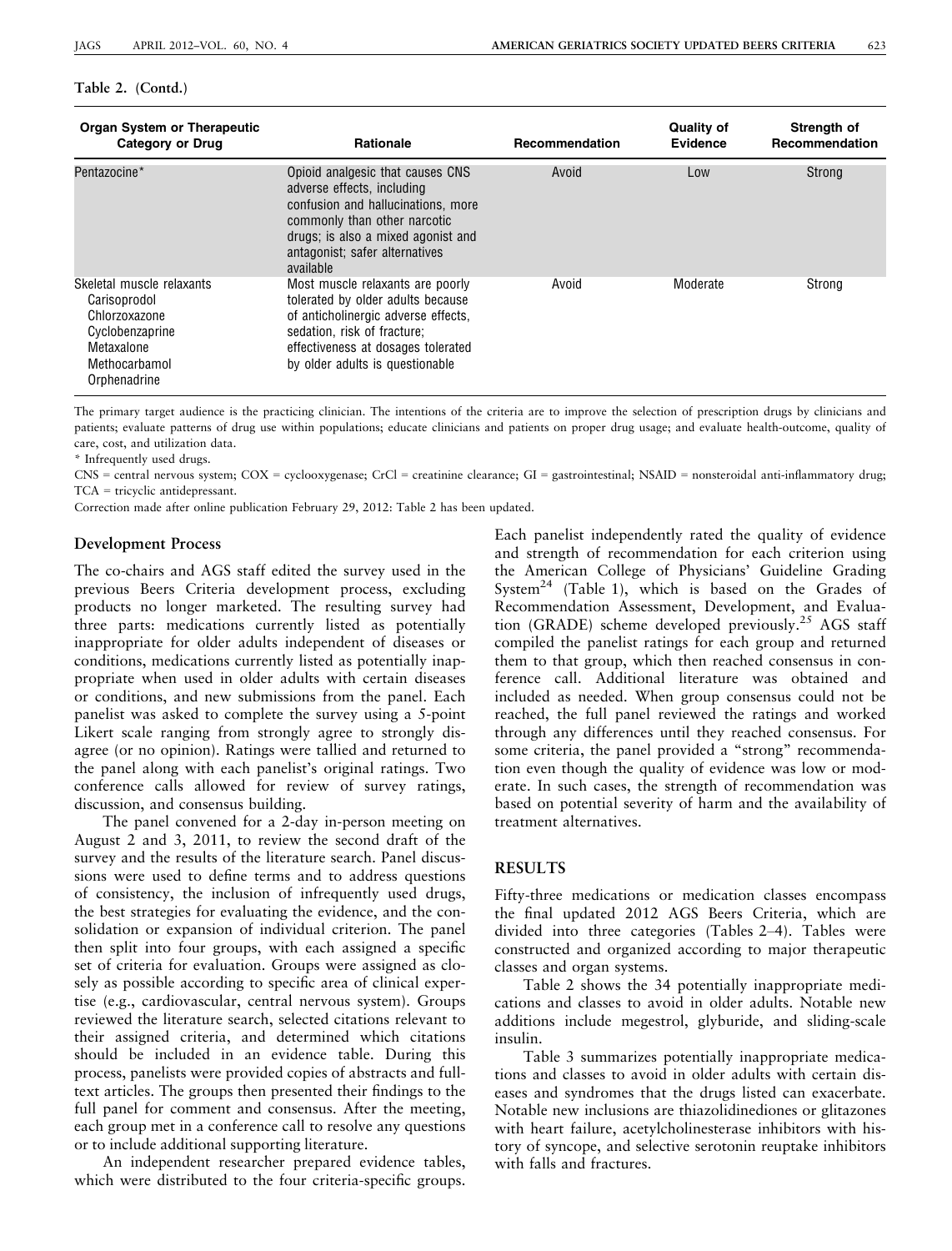# Table 3. 2012 American Geriatrics Society Beers Criteria for Potentially Inappropriate Medication Use in Older Adults Due to Drug–Disease or Drug–Syndrome Interactions That May Exacerbate the Disease or Syndrome

| Disease or<br>Syndrome                     | Drug                                                                                                                                                                                                  | <b>Rationale</b>                                                                                                                                                                                                                                                                                                                                                                                  | Recommendation                                                                                                              | <b>Quality of</b><br><b>Evidence</b>                                                                                          | Strength of<br>Recommendation                                                  |
|--------------------------------------------|-------------------------------------------------------------------------------------------------------------------------------------------------------------------------------------------------------|---------------------------------------------------------------------------------------------------------------------------------------------------------------------------------------------------------------------------------------------------------------------------------------------------------------------------------------------------------------------------------------------------|-----------------------------------------------------------------------------------------------------------------------------|-------------------------------------------------------------------------------------------------------------------------------|--------------------------------------------------------------------------------|
| Cardiovascular<br>Heart failure            | NSAIDs and COX-2 inhibitors<br>Nondihydropyridine CCBs (avoid<br>only for systolic heart failure)<br><b>Diltiazem</b><br>Verapamil<br>Pioglitazone, rosiglitazone<br>Cilostazol<br>Dronedarone        | Potential to promote<br>fluid retention and<br>exacerbate heart<br>failure                                                                                                                                                                                                                                                                                                                        | Avoid                                                                                                                       | NSAIDs: moderate<br>CCBs: moderate<br>Thiazolidinediones<br>(glitazones): high<br>Cilostazol: low<br>Dronedarone:<br>moderate | Strong                                                                         |
| Syncope                                    | <b>AChEIS</b><br>Peripheral alpha blockers<br>Doxazosin<br>Prazosin<br>Terazosin<br><b>Tertiary TCAs</b><br>Chlorpromazine, thioridazine, and<br>olanzapine                                           | Increases risk of<br>orthostatic hypotension<br>or bradycardia                                                                                                                                                                                                                                                                                                                                    | Avoid                                                                                                                       | Alpha blockers:<br>high<br>TCAs, AChEIs, and<br>antipsychotics:<br>moderate                                                   | AChEIs and TCAs:<br>strong<br>Alpha blockers<br>and<br>antipsychotics:<br>weak |
| Central nervous system                     |                                                                                                                                                                                                       |                                                                                                                                                                                                                                                                                                                                                                                                   |                                                                                                                             |                                                                                                                               |                                                                                |
| Chronic<br>seizures<br>or epilepsy         | <b>Bupropion</b><br>Chlorpromazine<br>Clozapine<br>Maprotiline<br>Olanzapine<br>Thioridazine<br>Thiothixene<br>Tramadol                                                                               | Lowers seizure<br>threshold; may be<br>acceptable in patients<br>with well-controlled<br>seizures in whom<br>alternative agents have<br>not been effective                                                                                                                                                                                                                                        | Avoid                                                                                                                       | Moderate                                                                                                                      | Strong                                                                         |
| Delirium                                   | AII TCAS<br>Anticholinergics (see Table 9<br>for full list)<br>Benzodiazepines<br>Chlorpromazine<br>Corticosteroids<br>$H_2$ -receptor antagonist<br>Meperidine<br>Sedative hypnotics<br>Thioridazine | Avoid in older adults<br>with or at high risk of<br>delirium because of<br>inducing or worsening<br>delirium in older adults;<br>if discontinuing drugs<br>used chronically, taper<br>to avoid withdrawal<br>symptoms                                                                                                                                                                             | Avoid                                                                                                                       | Moderate                                                                                                                      | Strong                                                                         |
| Dementia and<br>cognitive<br>impairment    | Anticholinergics (see Table 9<br>for full list)<br><b>Benzodiazepines</b><br>$H_2$ -receptor antagonists<br>Zolpidem<br>Antipsychotics, chronic and<br>as-needed use                                  | <b>Avoid because of</b><br>adverse CNS effects.<br><b>Avoid antipsychotics for</b><br>behavioral problems of<br>dementia unless<br>nonpharmacological<br>options have failed, and<br>patient is a threat to<br>themselves or others.<br><b>Antipsychotics are</b><br>associated with an<br>increased risk of<br>cerebrovascular<br>accident (stroke) and<br>mortality in persons<br>with dementia | <b>Avoid</b>                                                                                                                | (High)                                                                                                                        | <b>Strong</b>                                                                  |
| <b>History of</b><br>falls or<br>fractures | Anticonvulsants<br><b>Antipsychotics</b><br><b>Benzodiazepines</b><br>Nonbenzodiazepine hypnotics<br>Eszopiclone<br>Zaleplon<br>Zolpidem<br>TCAs and selective<br>serotonin reuptake inhibitors       | Ability to produce<br>ataxia, impaired<br>psychomotor function,<br>syncope, and additional<br>falls; shorter-acting<br>benzodiazepines are not<br>safer than long-acting<br><b>ones</b>                                                                                                                                                                                                           | <b>Avoid unless safer</b><br>alternatives are not<br>available; avoid<br>anticonvulsants<br>except for seizure<br>disorders | <b>High</b>                                                                                                                   | <b>Strong</b>                                                                  |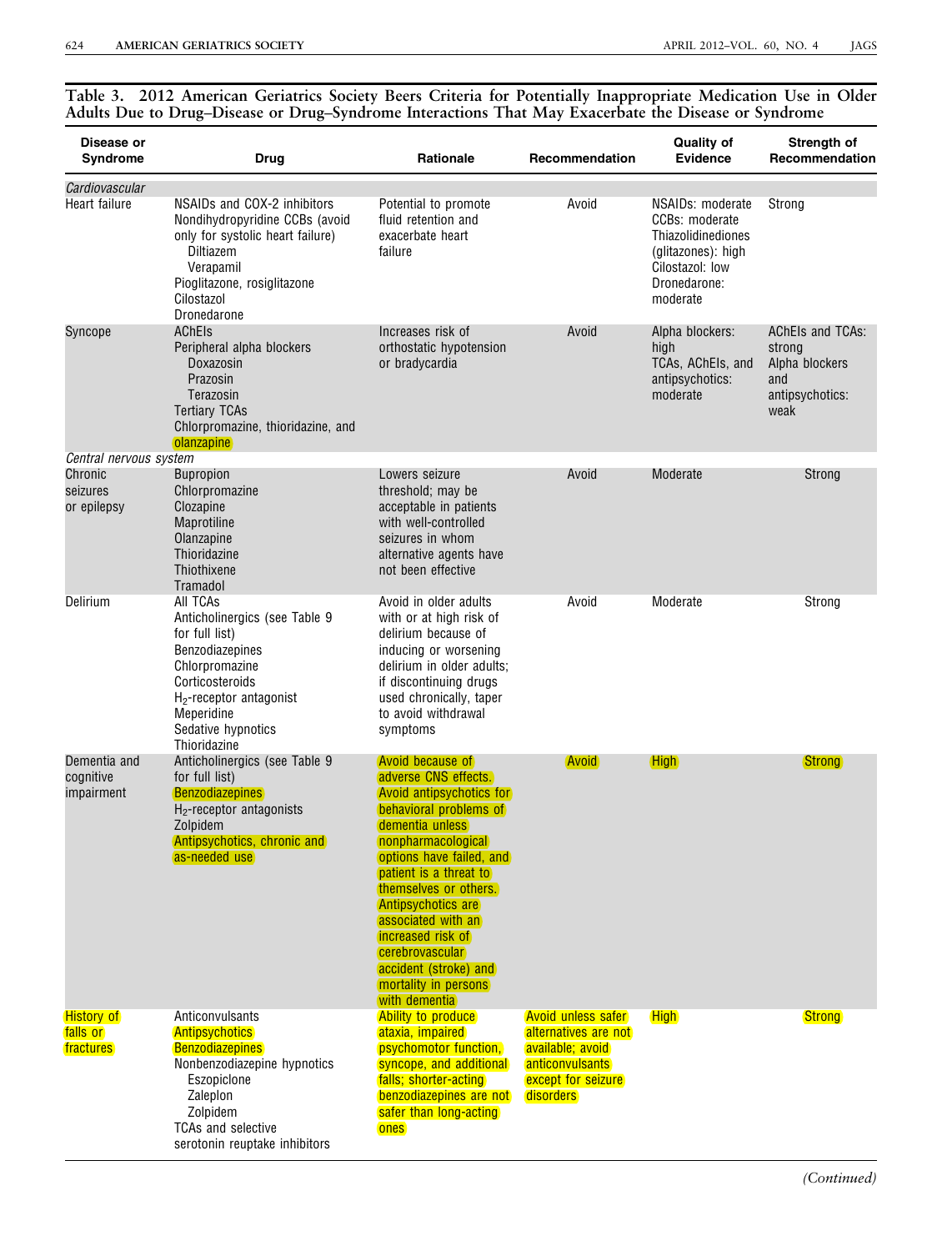| Disease or<br>Syndrome                      | <b>Drug</b>                                                                                                                                                                                                                                                                                                                                                                                                                                                                                                                                                                                                                                                                                                                                                                                                                                                                                                  | Rationale                                                                                                                                                                                                             | Recommendation                        | <b>Quality of</b><br><b>Evidence</b>                                | Strength of<br>Recommendation |
|---------------------------------------------|--------------------------------------------------------------------------------------------------------------------------------------------------------------------------------------------------------------------------------------------------------------------------------------------------------------------------------------------------------------------------------------------------------------------------------------------------------------------------------------------------------------------------------------------------------------------------------------------------------------------------------------------------------------------------------------------------------------------------------------------------------------------------------------------------------------------------------------------------------------------------------------------------------------|-----------------------------------------------------------------------------------------------------------------------------------------------------------------------------------------------------------------------|---------------------------------------|---------------------------------------------------------------------|-------------------------------|
| Insomnia                                    | Oral decongestants<br>Pseudoephedrine<br>Phenylephrine<br><b>Stimulants</b><br>Amphetamine<br>Methylphenidate<br>Pemoline<br><b>Theobromines</b><br>Theophylline<br>Caffeine                                                                                                                                                                                                                                                                                                                                                                                                                                                                                                                                                                                                                                                                                                                                 | CNS stimulant effects                                                                                                                                                                                                 | Avoid                                 | Moderate                                                            | Strong                        |
| Parkinson's<br>disease                      | All antipsychotics (see Table 8 for<br>full list, except for quetiapine<br>and clozapine)<br>Antiemetics<br>Metoclopramide<br>Prochlorperazine<br>Promethazine                                                                                                                                                                                                                                                                                                                                                                                                                                                                                                                                                                                                                                                                                                                                               | Dopamine receptor<br>antagonists with<br>potential to worsen<br>parkinsonian symptoms.<br>Quetiapine and<br>clozapine appear to be<br>less likely to precipitate<br>worsening of<br>Parkinson's disease               | Avoid                                 | Moderate                                                            | Strong                        |
| Gastrointestinal<br>Chronic<br>constipation | Oral antimuscarinics for urinary<br>incontinence<br>Darifenacin<br>Fesoterodine<br>Oxybutynin (oral)<br>Solifenacin<br>Tolterodine<br>Trospium<br>Nondihydropyridine CCB<br>Diltiazem<br>Verapamil<br>First-generation antihistamines as<br>single agent or part of<br>combination products<br>Brompheniramine (various)<br>Carbinoxamine<br>Chlorpheniramine<br>Clemastine (various)<br>Cyproheptadine<br>Dexbrompheniramine<br>Dexchlorpheniramine (various)<br>Diphenhydramine<br>Doxylamine<br>Hydroxyzine<br>Promethazine<br>Triprolidine<br>Anticholinergics and<br>antispasmodics (see Table 9<br>for full list of drugs with strong<br>anticholinergic properties)<br>Antipsychotics<br>Belladonna alkaloids<br>Clidinium-chlordiazepoxide<br>Dicyclomine<br>Hyoscyamine<br>Propantheline<br>Scopolamine<br>Tertiary TCAs (amitriptyline,<br>clomipramine, doxepin,<br>imipramine, and trimipramine) | Can worsen<br>constipation; agents for<br>urinary incontinence:<br>antimuscarinics overall<br>differ in incidence of<br>constipation; response<br>variable; consider<br>alternative agent if<br>constipation develops | Avoid unless no<br>other alternatives | For urinary<br>incontinence: high<br>All others:<br>Moderate to low | Weak                          |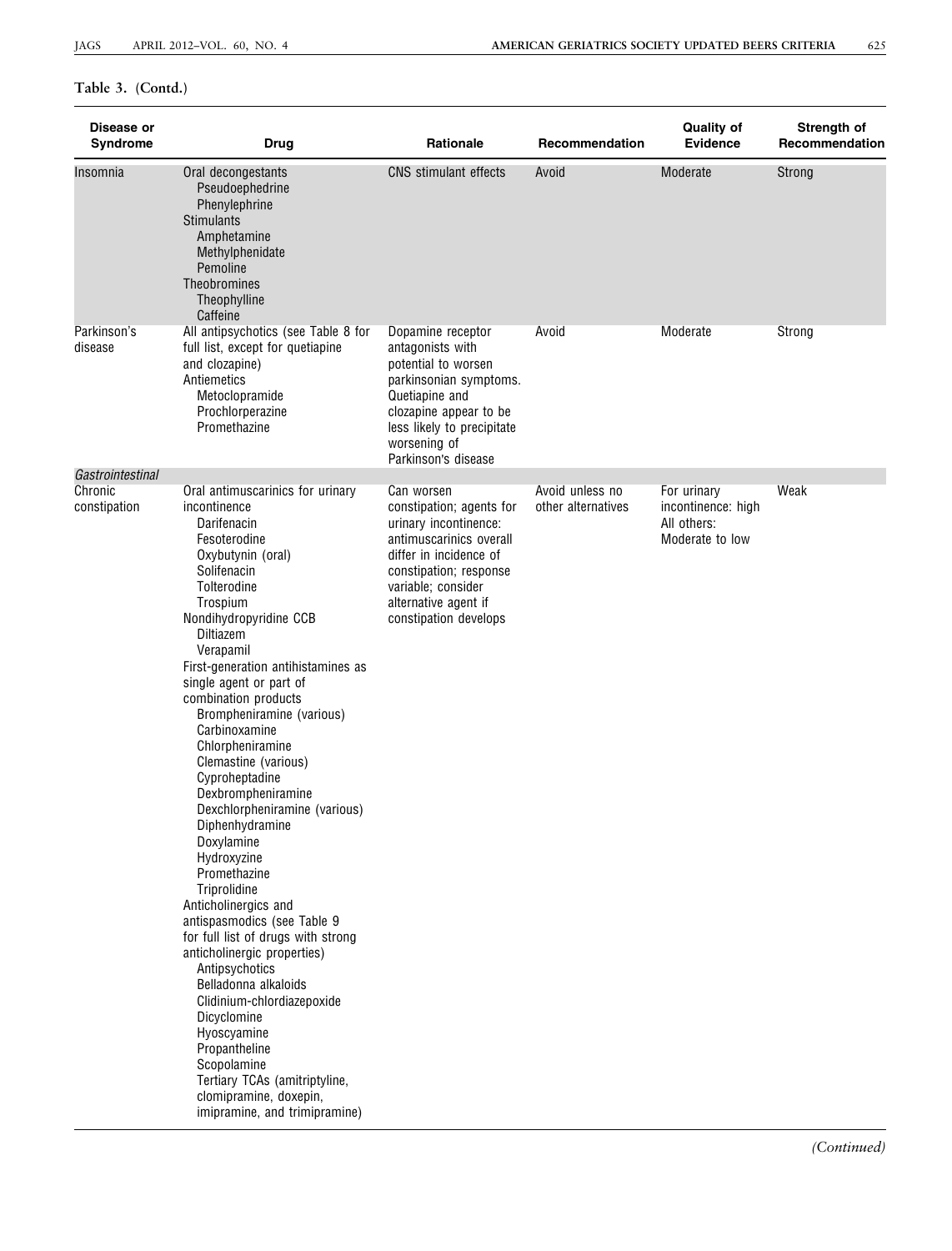| Disease or<br><b>Syndrome</b>                                       | Drug                                                                                                                                                       | <b>Rationale</b>                                                       | Recommendation                                                                                                                                                | <b>Quality of</b><br><b>Evidence</b> | Strength of<br>Recommendation                 |
|---------------------------------------------------------------------|------------------------------------------------------------------------------------------------------------------------------------------------------------|------------------------------------------------------------------------|---------------------------------------------------------------------------------------------------------------------------------------------------------------|--------------------------------------|-----------------------------------------------|
| History of gastric<br>or duodenal<br>ulcers                         | Aspirin $(>325 \text{ mg/d})$<br>Non-COX-2 selective NSAIDs                                                                                                | May exacerbate existing<br>ulcers or cause new<br>or additional ulcers | Avoid unless other<br>alternatives are not<br>effective and patient<br>can take<br>gastroprotective<br>agent<br>(proton pump)<br>inhibitor<br>or misoprostol) | Moderate                             | Strong                                        |
| Kidney and urinary tract                                            |                                                                                                                                                            |                                                                        |                                                                                                                                                               |                                      |                                               |
| Chronic kidney<br>disease Stages<br>IV and V                        | <b>NSAIDs</b><br>Triamterene (alone or in<br>combination)                                                                                                  | May increase risk of<br>kidney injury                                  | Avoid                                                                                                                                                         | NSAIDs: moderate<br>Triamterene: low | NSAIDs: strong<br>Triamterene: weak           |
| Urinary<br>incontinence<br>(all types)<br>in women                  | Estrogen oral and transdermal<br>(excludes intravaginal estrogen)                                                                                          | Aggravation of<br>incontinence                                         | Avoid in women                                                                                                                                                | High                                 | Strong                                        |
| Lower urinary<br>tract symptoms,<br>benign prostatic<br>hyperplasia | Inhaled anticholinergic agents<br>Strongly anticholinergic drugs,<br>except antimuscarinics for urinary<br>incontinence (see Table 9<br>for complete list) | May decrease urinary<br>flow and cause<br>urinary retention            | Avoid in men                                                                                                                                                  | Moderate                             | Inhaled agents:<br>strong<br>All others: weak |
| Stress or mixed<br>urinary<br>incontinence                          | Alpha blockers<br>Doxazosin<br>Prazosin<br>Terazosin                                                                                                       | Aggravation of<br>incontinence                                         | Avoid in women                                                                                                                                                | Moderate                             | Strong                                        |

The primary target audience is the practicing clinician. The intentions of the criteria are to improve the selection of prescription drugs by clinicians and patients; evaluate patterns of drug use within populations; educate clinicians and patients on proper drug usage; and evaluate health-outcome, quality of care, cost, and utilization data.

CCB = calcium channel blocker; AChEI = acetylcholinesterase inhibitor; CNS = central nervous system; COX = cyclooxygenase; NSAID = nonsteroidal anti-inflammatory drug; TCA = tricyclic antidepressant.

Table 4 lists medications to be used with caution in older adults. Fourteen medications and classes were categorized. Two of these involve recently marketed antithrombotics for which early evidence suggests caution for use in adults aged 75 and older.

Table 5 is a summary of medications that were moved to another category or modified since the last update, and Tables 6 and 7 summarize medications that were removed or added since the last update. Nineteen medications and medication classes were dropped from the 2003 to the 2012 update of the criteria based on consensus of the panel and evidence or a rationale to justify their exclusion from the list. In several cases, medications were removed because they had been taken off the U.S. market since the 2003 update (e.g., propoxyphene) or because of insufficient or new evidence that was evaluated by the panel (e.g., ethacrynic acid). Table 8 includes a list of the antipsychotics included in the statements. Table 9 is the list of anticholinergic medications to be avoided in older adults compiled from drugs rated as having strong anticholinergic properties in the Anticholinergic Risk Scale,  $^{26}$ Anticholinergic Drug Scale,<sup>27</sup> and Anticholinergic Burden Scale.<sup>28</sup>

#### DISCUSSION

The 2012 AGS Beers Criteria is an important and improved update of previously established criteria widely

used by healthcare providers, educators, and policy-makers and as a quality measure. Previously, as many as 40% of older adults received one or more medications on this list, depending on the care setting.<sup>29–31</sup> The new criteria are based upon methods for determining best-practice guidelines that included a rigorous systematic literature review, the use of an expert consensus panel, and grading of the strength of evidence and recommendations.

The updated criteria should be viewed as a guideline for identifying medications for which the risks of their use in older adults outweigh the benefits. The medications that have a high risk of toxicity and adverse effects in older adults and limited effectiveness, and all medications in Table 2 (Independent of Diagnosis or Condition) should be avoided in favor of an alternative safer medication or a nondrug approach. The drug–disease or –syndrome interactions summarized in Table 3 are particularly important in the care of older adults because they often take multiple medications for multiple comorbidities. Their occurrence may have greater consequences in older adults because of age-related decline in physiological reserve. Recent studies in which drug–disease interactions have been shown to be important risk factors for ADEs highlight their importance.<sup>32</sup>

This list is not meant to supersede clinical judgment or an individual patient's values and needs. Prescribing and managing disease conditions should be individualized and involve shared decision-making. The historical lack of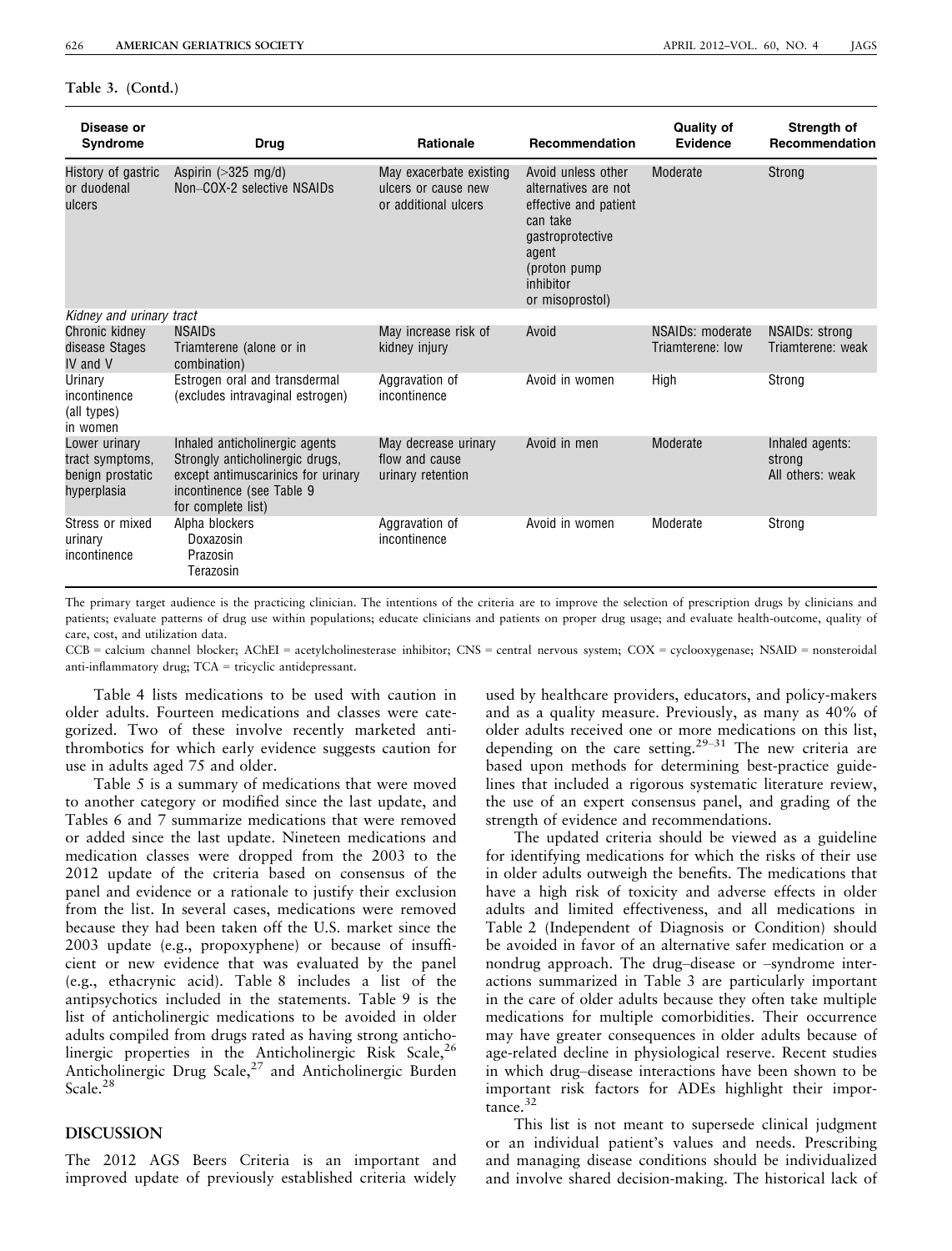## Table 4. 2012 American Geriatrics Society Beers Criteria for Potentially Inappropriate Medications to Be Used with Caution in Older Adults

| <b>Drug</b>                                                                                                                                                                                                           | <b>Rationale</b>                                                                                                                                                                                                              | Recommendation                                                         | Quality<br>of<br>Evidence | Strength of<br>Recommendation |
|-----------------------------------------------------------------------------------------------------------------------------------------------------------------------------------------------------------------------|-------------------------------------------------------------------------------------------------------------------------------------------------------------------------------------------------------------------------------|------------------------------------------------------------------------|---------------------------|-------------------------------|
| Aspirin for primary<br>prevention of cardiac events                                                                                                                                                                   | Lack of evidence of benefit versus risk in<br>individuals aged $>80$                                                                                                                                                          | Use with caution in adults<br>aged $\geq 80$                           | Low                       | Weak                          |
| Dabigatran                                                                                                                                                                                                            | Greater risk of bleeding than with<br>warfarin in adults aged $>$ 75; lack of<br>evidence for efficacy and safety in<br>individuals with $CrCl < 30$ mL/min                                                                   | Use with caution in adults<br>aged $>$ 75 or if CrCl $<$ 30 mL/<br>min | Moderate                  | Weak                          |
| Prasugrel                                                                                                                                                                                                             | Greater risk of bleeding in older adults:<br>risk may be offset by benefit in<br>highest-risk older adults (e.g., with prior<br>myocardial infarction or diabetes<br>mellitus)                                                | Use with caution in adults<br>aged $>75$                               | Moderate                  | Weak                          |
| Antipsychotics<br>Carbamazepine<br>Carboplatin<br>Cisplatin<br>Mirtazapine<br>Serotonin-norepinephrine<br>reuptake inhibitor<br>Selective serotonin<br>reuptake inhibitor<br>Tricyclic antidepressants<br>Vincristine | May exacerbate or cause syndrome of<br>inappropriate antidiuretic hormone<br>secretion or hyponatremia; need to<br>monitor sodium level closely when<br>starting or changing dosages in older<br>adults due to increased risk | Use with caution                                                       | Moderate                  | Strong                        |
| Vasodilators                                                                                                                                                                                                          | May exacerbate episodes of syncope in<br>individuals with history of syncope                                                                                                                                                  | Use with caution                                                       | Moderate                  | Weak                          |

The primary target audience is the practicing clinician. The intentions of the criteria are to improve the selection of prescription drugs by clinicians and patients; evaluate patterns of drug use within populations; educate clinicians and patients on proper drug usage; and evaluate health-outcome, quality of care, cost, and utilization data.

CrCl = creatinine clearance.

## Table 5. Medications Moved to Another Category or Modified Since 2003 Beers Criteria

| Independent of Diagnoses or Condition                                                              | <b>Considering Diagnoses</b>                                                                                                     |
|----------------------------------------------------------------------------------------------------|----------------------------------------------------------------------------------------------------------------------------------|
| Amphetamines (excluding methylphenidate hydrochloride and anorexics)                               | Fluoxetine, citalopram, fluvoxamine, paroxetine, and sertraline with<br>syndrome of inappropriate antidiuretic hormone secretion |
| All barbiturates (except phenobarbital) except when used to control seizures                       | Olanzapine with obesity                                                                                                          |
| Naproxen, oxaprozin, and piroxicam                                                                 | Vasodilators with syncope                                                                                                        |
| Nitrofurantoin                                                                                     |                                                                                                                                  |
| Non-cyclooxygenase selective nonsteroidal anti-inflammatory drugs<br>(excludes topical)            |                                                                                                                                  |
| Oral short-acting dipyridamole; does not apply to the extended-release<br>combination with aspirin |                                                                                                                                  |
| Oxybutynin                                                                                         |                                                                                                                                  |
| Reserpine in doses $>0.25$ mg                                                                      |                                                                                                                                  |

inclusion of many older adults in drug trials $33-35$  and the related lack of alternatives in some individual instances further complicate medication use in older adults. There may be cases in which the healthcare provider determines that a drug on the list is the only reasonable alternative (e.g., end-of-life or palliative care). The panel has attempted to evaluate the literature and best-practice guidelines to cover as many of these instances as possible, but not all possible clinical situations can be anticipated in such a broad undertaking. In these cases, the list can be used clinically not only for prescribing medications, but

also for monitoring their effects in older adults. If a provider is not able to find an alternative and chooses to continue to use a drug on this list in an individual patient, designation of the medication as potentially inappropriate can serve as a reminder for close monitoring so that ADEs can be incorporated into the electronic health record and prevented or detected early. These criteria also underscore the importance of using a team approach to prescribing, of the use of nonpharmacological approaches, and of having economic and organizational incentives for this type of model.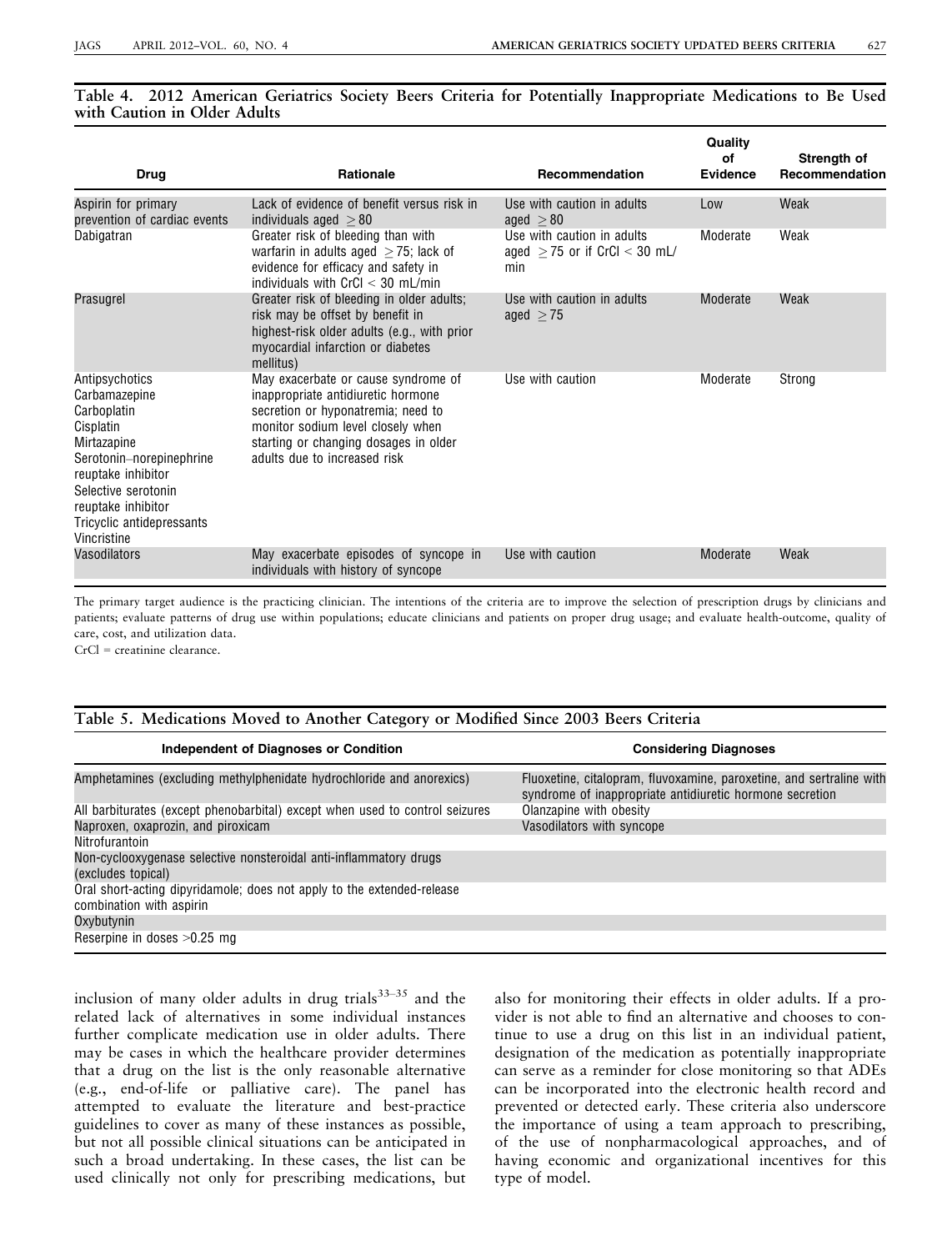#### Table 6. Medications Removed Since 2003 Beers Criteria

| <b>Independent of Diagnoses</b>                                                                                                    | <b>Considering Diagnoses</b>                                                 |
|------------------------------------------------------------------------------------------------------------------------------------|------------------------------------------------------------------------------|
| Cimetidine ( $H_2$ antihistamines added as a                                                                                       | Antispasmodics and muscle relaxants; CNS stimulants: dextroamphetamine,      |
| class; see Table 7)                                                                                                                | methylphenidate, methamphetamine, pemoline, with cognitive impairment        |
| Cyclandelate                                                                                                                       | CNS stimulants: dextroamphetamine, methylphenidate, methamphetamine,         |
|                                                                                                                                    | pemoline, and fluoxetine with anorexia and malnutrition                      |
| Daily fluoxetine                                                                                                                   | Clopidogrel with blood clotting disorders or receiving anticoagulant therapy |
| Ferrous sulfate $>325$ mg/d                                                                                                        | Guanethidine with depression                                                 |
| Guanadrel                                                                                                                          | High-sodium content drugs with heart failure                                 |
| Guanethidine                                                                                                                       | Monoamine oxidase inhibitors with insomnia                                   |
| Halazepam                                                                                                                          | Oxybutynin and tolterodine with bladder outlet obstruction                   |
| Long-term use of stimulant laxatives: bisacodyl,<br>cascara sagrada, and neoloid except in the<br>presence of opiate analgesic use | Pseudoephedrine and diet pills with hypertension                             |
| Mesoridazine                                                                                                                       | Tacrine with Parkinson's disease                                             |
| Propoxyphene and combination products                                                                                              |                                                                              |
| Tripelennamine                                                                                                                     |                                                                              |

CNS = central nervous system.

These criteria have some limitations. First, even though older adults are the largest consumers of medication, they are often underrepresented in drug trials.  $33,35$ Thus, using an evidence-based approach may underestimate some drug-related problems or lead to a weaker evidence grading. As stated previously, the intent of the updated 2012 AGS Beers Criteria, as an educational tool and quality measure, is to improve the care of older adults by reducing their exposure to PIMs. Second, it does not address other types of potential PIMs that are not unique to aging (e.g., dosing of primarily renally cleared medications, drug–drug interactions, therapeutic duplication). Third, it does not comprehensively address the needs of individuals receiving palliative and hospice care, in whom symptom control is often more important than avoiding the use of PIMs. Finally, the search strategies used might have missed some studies published in languages other than English and studies available in unpublished technical reports, white papers, or other "gray literature" sources.

Regardless, this update has many strengths, including the use of an evidence-based approach using the Institute of Medicine standards and the development of a partnership to regularly update the criteria. Thoughtful application of the criteria will allow for closer monitoring of drug use, application of real-time e-prescribing and interventions to decrease ADEs in older adults, and better patient outcomes. Regular updates will allow for the evidence for medications on the list to be assessed routinely, making it more relevant and sensitive to patient outcomes, with the goal of evaluating and managing drug use in older adults while considering the dynamic complexities of the healthcare system.

#### PANEL MEMBERS AND AFFILIATIONS

The following individuals were members of the AGS Panel to update the 2012 AGS Beers Criteria: Donna Fick, PhD, RN, FGSA, FAAN, School of Nursing and College of Medicine, Department of Psychiatry, Pennsylvania State

University, University Park, PA (co-chair); Todd Semla, PharmD, MS, BCPS, FCCP, AGSF, U.S. Department of Veterans Affairs National Pharmacy Benefits Management Services and Northwestern University, Chicago, IL (cochair); Judith Beizer, PharmD, CGP, FASCP, St. Johns University, New York, NY; Nicole Brandt, PharmD, BCPP, CGP, University of Maryland, Baltimore, MD; Robert Dombrowski, PharmD, Centers for Medicare and Medicaid Services, Baltimore, MD (nonvoting member); Catherine E. DuBeau, MD, University of Massachusetts Medical School, Worcester, MA; Nina Flanagan, CRNP, CS-BC, Binghamton University, Dunmore, PA; Joseph Hanlon, PharmD, MS, BCPS, FASHP, FASCP, FGSA, AGSF, Department of Medicine (Geriatric Medicine) School of Medicine, University of Pittsburgh and Geriatric Education and Research and Clinical Center, Veterans Administration Health System, Pittsburgh, PA; Peter Hollmann, MD, AGSF, Blue Cross Blue Shield of Rhode Island, Cranston, RI; Sunny Linnebur, PharmD, FCCP, BCPS, CGP, Skaggs School of Pharmacy and Pharmaceutical Sciences, University of Colorado, Aurora, CO; David Nau, PhD, RPh, CPHQ, Pharmacy Quality Alliance, Inc, Baltimore, MD (nonvoting member); Bob Rehm, National Committee for Quality Assurance, Washington, DC (nonvoting member); Satinderpal Sandhu, MD, MetroHealth Medical Center and Case Western Reserve University School of Medicine, Cleveland, OH; Michael Steinman, MD, University of California at San Francisco and San Francisco Veterans Affairs Medical Center, San Francisco, CA.

# ACKNOWLEDGMENTS

The decisions and content of the 2012 AGS Beers Criteria are those of the AGS and the panelists and are not necessarily those of the U.S. Department of Veterans Affairs.

Sue Radcliff, Independent Researcher, Denver, Colorado, provided research services. Susan E. Aiello, DVM, ELS, provided editorial services. Christine Campanelli and Elvy Ickowicz, MPH, provided additional research and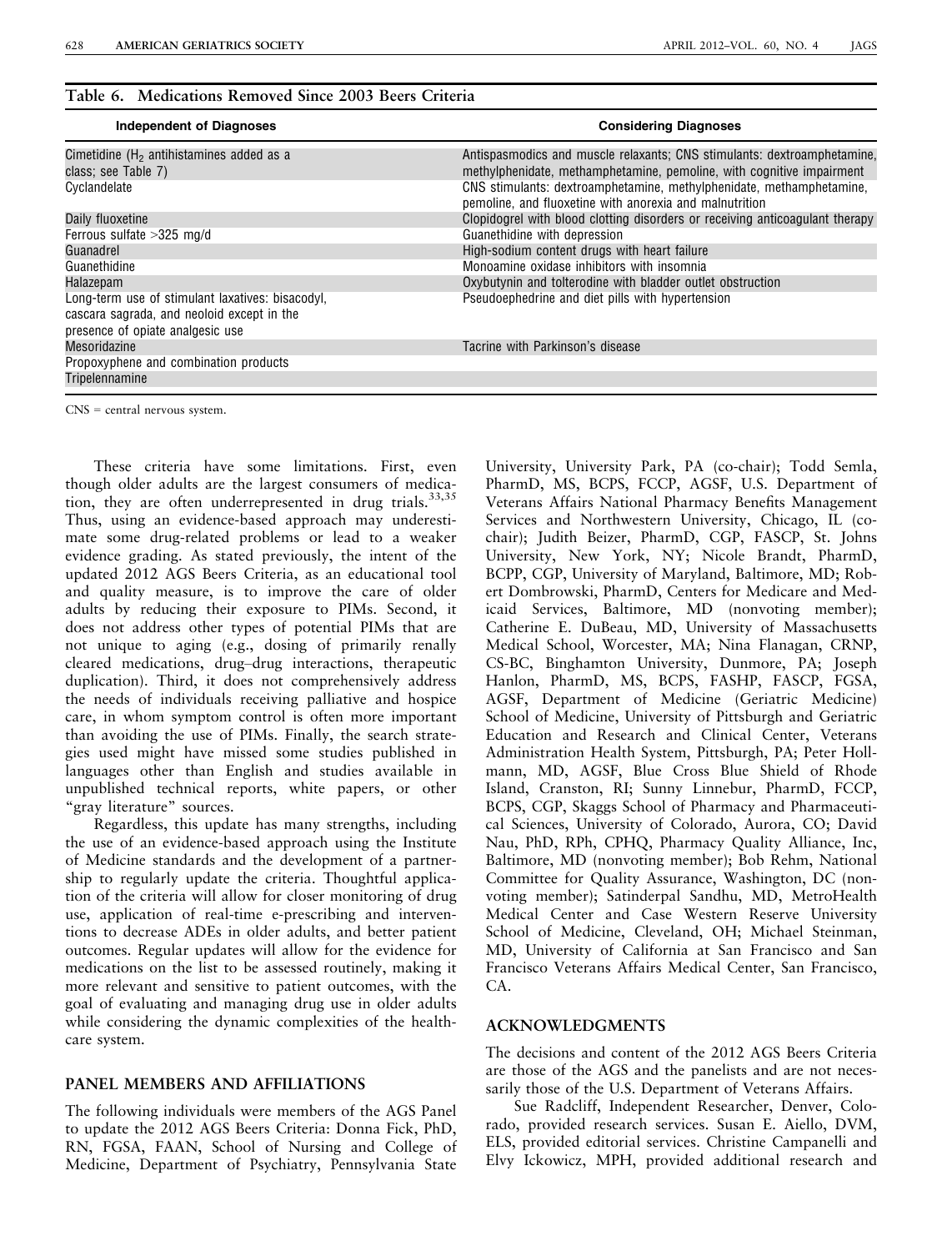Considering Diagnoses

# Table 7. Medications Added Since 2003 Beers Criteria

| <b>Independent of Diagnoses</b><br><b>Medication</b> | <b>Corresponding Diagnosis or Syndrome</b>   |                                           |  |  |
|------------------------------------------------------|----------------------------------------------|-------------------------------------------|--|--|
| Aspirin for primary prevention of cardiac events     | Acetylcholinesterase inhibitors              | Syncope                                   |  |  |
| Antiarrhythmic drugs, Class 1a, 1c, III              | Anticonvulsants                              | History of falls or fractures             |  |  |
| Belladonna alkaloids                                 | $H_1$ and $H_2$ antihistamines               | Delirium                                  |  |  |
| Benztropine (oral)                                   | Aspirin > 325 mg                             | History of gastric or duodenal ulcers     |  |  |
| <b>Brompheniramine</b>                               | Brompheniramine                              | Chronic constipation                      |  |  |
| Carbinoxamine                                        | Caffeine                                     | Insomnia                                  |  |  |
| Chloral hydrate                                      | Carbamazepine                                | SIADH or hyponatremia                     |  |  |
| Clemastine                                           | Carbinoxamine                                | Chronic constipation                      |  |  |
| Clomipramine                                         | Carboplatin                                  | SIADH or hyponatremia                     |  |  |
| Clonazepam                                           | Clemastine (various)                         | Chronic constipation                      |  |  |
| Dabigatran                                           | Clozapine                                    | Chronic seizures or epilepsy              |  |  |
| Desiccated thyroid                                   | Cisplatin                                    | SIADH or hyponatremia                     |  |  |
| Dexbrompheniramine                                   | Cyclooxygenase-2 inhibitors                  | Heart failure                             |  |  |
| Doxylamine                                           | Darifenacin                                  | Chronic constipation                      |  |  |
| <b>Dronedarone</b>                                   | Desipramine                                  | <b>Falls and fractures</b>                |  |  |
| Estazolam                                            | Dexbrompheniramine                           | Chronic constipation                      |  |  |
| Eszopiclone                                          | Dexchlorpheniramine                          | Chronic constipation                      |  |  |
| First- and second-generation antipsychotics          | Doxylamine                                   | Chronic constipation                      |  |  |
| Flurazepam                                           | Estrogen, transdermal                        | Urinary incontinence (all types) in women |  |  |
| Glyburide                                            | Eszopiclone                                  | History of falls or fractures             |  |  |
| Growth hormone                                       | Fesoterodine                                 | Chronic constipation                      |  |  |
| Guanabenz                                            | Inhaled anticholinergics                     | Lower urinary tract symptoms and          |  |  |
|                                                      |                                              | benign prostatic hyperplasia              |  |  |
| Guanfacine                                           | Maprotiline                                  | Chronic seizures or epilepsy              |  |  |
| Insulin, sliding scale                               | Mirtazapine                                  | SIADH or hyponatremia                     |  |  |
| Megestrol                                            | Nondihydropyridine calcium channel blockers  | Heart failure                             |  |  |
| Metoclopramide                                       | Nortriptyline                                | Falls and fractures                       |  |  |
| Oral doxepin $>6$ mg/d                               | Pioglitazone                                 | Heart failure                             |  |  |
| Phenobarbital                                        | Prochlorperazine                             | Parkinson disease                         |  |  |
| Prasugrel                                            | Rosiglitazone                                | Heart failure                             |  |  |
| Prazosin                                             | Scopolamine                                  | Chronic constipation                      |  |  |
| Scopolamine                                          | Serotonin-norepinephrine reuptake inhibitors | SIADH or hyponatremia                     |  |  |
| Spironolactone                                       | Solifenacin                                  | Chronic constipation                      |  |  |
| Testosterone                                         | Thiothixene                                  | Chronic seizures or epilepsy              |  |  |
| Trihexyphenidyl                                      | Thioridazine                                 | Syncope                                   |  |  |
| Trimipramine                                         | Triamterene                                  | Chronic kidney disease Stages IV and V    |  |  |
| Triprolidine                                         | Triprolidine                                 | Chronic constipation                      |  |  |
| Zaleplon                                             | Trospium                                     | Chronic constipation                      |  |  |
| Zolpidem                                             | Vincristine                                  | SIADH or hyponatremia                     |  |  |
|                                                      | Zaleplon                                     | History of falls or fractures             |  |  |
|                                                      | Zolpidem                                     | Dementia and cognitive impairment         |  |  |
|                                                      |                                              |                                           |  |  |

SIADH = syndrome of inappropriate antidiuretic hormone secretion.

|  |  | Table 8. First- and Second-Generation Antipsychotics |  |  |
|--|--|------------------------------------------------------|--|--|
|  |  |                                                      |  |  |
|  |  |                                                      |  |  |
|  |  |                                                      |  |  |
|  |  |                                                      |  |  |

| <b>First-Generation</b><br>(Conventional) Agents | <b>Second-Generation</b><br>(Atypical) Agents |
|--------------------------------------------------|-----------------------------------------------|
| Chlorpromazine                                   | Aripiprazole                                  |
| Fluphenazine                                     | Asenapine                                     |
| Haloperidol                                      | Clozapine                                     |
| Loxapine                                         | Iloperidone                                   |
| Molindone                                        | Lurasidone                                    |
| Perphenazine                                     | <b>Olanzapine</b>                             |
| Pimozide                                         | Paliperidone                                  |
| Promazine                                        | Quetiapine                                    |
| Thioridazine                                     | Risperidone                                   |
| Thiothixene                                      | Ziprasidone                                   |
| Trifluoperazine                                  |                                               |
| Triflupromazine                                  |                                               |

administrative support. The development of this paper was supported in part by an unrestricted grant from the John A. Hartford Foundation.

The following organizations with special interest and expertise in the appropriate use of medications in older adults provided peer review of a preliminary draft of this guideline: American Academy of Family Physicians; American Academy of Nurse Practitioners; American Academy of Nursing; American College of Clinical Pharmacy; American College of Obstetrics and Gynecology; American College of Physicians; American College of Surgeons; American Medical Association; American Medical Directors Association; American Society of Anesthesiologists; American Society of Consultant Pharmacists; Centers for Medicare and Medicaid Services; Gerontological Advanced Practice Nurses Association; Gerontological Society of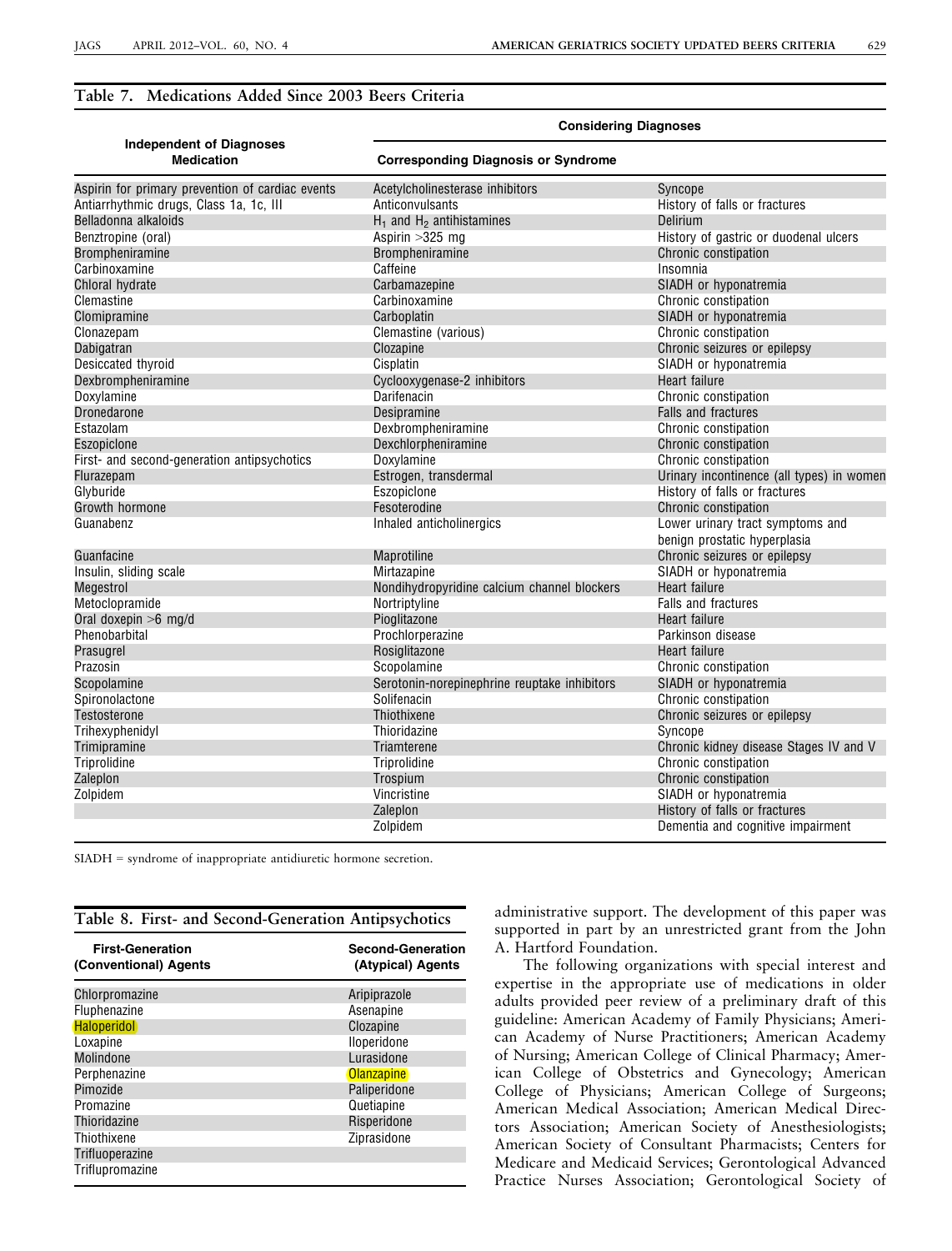Table 9. Drugs with Strong Anticholinergic Properties

|                                                                                                                                                                                              |                                                                                                                                                                                                           | $    -$                                                                                                     |
|----------------------------------------------------------------------------------------------------------------------------------------------------------------------------------------------|-----------------------------------------------------------------------------------------------------------------------------------------------------------------------------------------------------------|-------------------------------------------------------------------------------------------------------------|
| Antihistamines<br><b>Brompheniramine</b><br>Carbinoxamine<br>Chlorpheniramine<br>Clemastine<br>Cyproheptadine<br>Dimenhydrinate<br>Diphenhydramine<br>Hydroxyzine<br>Loratadine<br>Meclizine | Antiparkinson agents<br>Benztropine<br>Trihexyphenidyl                                                                                                                                                    | <b>Skeletal Muscle</b><br>Relaxants<br>Carisoprodol<br>Cyclobenzaprine<br>Orphenadrine<br><b>Tizanidine</b> |
| Antidepressants<br>Amitriptyline<br>Amoxapine<br>Clomipramine<br>Desipramine<br>Doxepin<br>Imipramine<br>Nortriptyline<br>Paroxetine<br>Protriptyline<br>Trimipramine                        | Antipsychotics<br>Chlorpromazine<br>Clozapine<br>Fluphenazine<br>Loxapine<br>Olanzapine<br>Perphenazine<br>Pimozide<br>Prochlorperazine<br>Promethazine<br>Thioridazine<br>Thiothixene<br>Trifluoperazine |                                                                                                             |
| Antimuscarinics<br>(urinary incontinence)<br>Darifenacin<br>Fesoterodine<br>Flavoxate<br>Oxybutynin<br>Solifenacin<br>Tolterodine<br>Trospium                                                | Antispasmodics<br>Atropine products<br>Belladonna alkaloids<br>Dicyclomine<br>Homatropine<br>Hyoscyamine products<br>Propantheline<br>Scopolamine                                                         |                                                                                                             |

America; National Academies of Practice, Academy of Pharmacy; National Committee for Quality Assurance; Pharmacy Quality Alliance; Society for General Internal Medicine; Society of Hospital Medicine.

Conflict of Interest: Drs. Dombrowski, Flanagan, Hanlon, Hollmann, Rehm, Sandhu, and Steinman indicated no conflicts of interest. Dr. Beizer is an author and editor for LexiComp, Inc. She is on the Pharmacy and Therapeutics Committee for Part D at Medco Health Solutions. Dr. Brandt is on the Pharmacy and Therapeutics Committees at Omnicare and receives grants from Talyst (research grant), Econometrics (research grant), Health Resources and Services Administration (educational grant), and the State of Maryland Office of Health Care Quality (educational grant). Dr. Dubeau serves as a consultant for Pfizer, Inc. (urinary incontinence) and the New England Research Institute (nocturia). Dr. Fick is partially supported by the National Institute of Health (NIH) for National Institute of Nursing Research grants R01 NR011042 and R01NR012242. Dr. Hanlon is supported in part by National Institute on Aging grants and contracts (R01AG027017, P30AG024827, T32 AG021885, K07AG033174, R01AG034056), a National Institute of Nursing Research grant (R01 NR010135), and Agency for Healthcare Research and Quality grants (R01 HS017695, R01HS018721). Dr. Linnebur receives an honorarium for serving as a member of the Pharmacy and Therapeutics

Committee for Colorado Access (a health plan serving indigent children and adults and Medicare members). Dr. Nau works for the PQA, which has received demonstration project grants from Pfizer, Inc., Merck & Co, Inc, sanofi-aventis, and GlaxoSmithKline. He also has held shares with CardinalHealth in the past 12 months. Dr. Semla receives honoraria from the AGS for his contribution as an author of Geriatrics at Your Fingertips and for serving as a Section Editor for the Journal of the American Geriatrics Society. He is a past President and Chair of the AGS Board of Directors. His spouse is an employee of Abbott Laboratories. He serves on the Omnicare Pharmacy and Therapeutics Committee. He is an author and editor for LexiComp, Inc.

Author Contributions: All panel members contributed to the concept, design, and preparation of the manuscript.

Sponsor's Role: AGS staff participated in the final technical preparation and submission of the manuscript.

#### **REFERENCES**

- 1. Gurwitz JH, Field TS, Harrold LR et al. Incidence and preventability of adverse drug events among older persons in the ambulatory setting. JAMA 2003;289:1107–1116.
- 2. Gurwitz JH, Field TS, Judge J et al. The incidence of adverse drug events in two large academic long-term care facilities. Am J Med 2005;118:251– 258.
- 3. Fu AZ, Jiang JZ, Reeves JH et al. Potentially inappropriate medication use and healthcare expenditures in the US community-dwelling elderly. Med Care 2007;45:472–476.
- 4. Beers MH, Ouslander JG, Rollingher I et al. Explicit criteria for determining inappropriate medication use in nursing home residents. Arch Intern Med 1991;151:1825–1832.
- 5. Beers MH. Explicit criteria for determining potentially inappropriate medication use by the elderly. An update. Arch Intern Med 1997;157:1531– 1536.
- 6. Fick DM, Cooper JW, Wade WE et al. Updating the Beers Criteria for potentially inappropriate medication use in older adults: Results of a US consensus panel of experts. Arch Intern Med 2003;163:2716–2724.
- 7. Lund BC, Steinman MA, Chrischilles EA et al. Beers Criteria as a proxy for inappropriate prescribing of other medications among older adults. Ann Pharmacother 2011;45:1363–1370.
- 8. Stockl KM, Le L, Zhang S et al. Clinical and economic outcomes associated with potentially inappropriate prescribing in the elderly. Am J Manag Care 2010;16:e1–e10.
- 9. Dimitrow MS, Airaksinen MS, Kivela SL et al. Comparison of prescribing criteria to evaluate the appropriateness of drug treatment in individuals aged 65 and older: A systematic review. J Am Geriatr Soc 2011;59:1521– 1530.
- 10. Jano E, Aparasu RR. Healthcare outcomes associated with Beers' Criteria: A systematic review. Ann Pharmacother 2007;41:438–447.
- 11. Chang CM, Liu PY, Yang YH et al. Use of the Beers Criteria to predict adverse drug reactions among first-visit elderly outpatients. Pharmacotherapy 2005;25:831–838.
- 12. Chrischilles EA, VanGilder R, Wright K et al. Inappropriate medication use as a risk factor for self-reported adverse drug effects in older adults. J Am Geriatr Soc 2009;57:1000–1006.
- 13. Dedhiya SD, Hancock E, Craig BA et al. Incident use and outcomes associated with potentially inappropriate medication use in older adults. Am J Geriatr Pharmacother 2010;8:562–570.
- 14. Passarelli MC, Jacob-Filho W, Figueras A. Adverse drug reactions in an elderly hospitalised population: Inappropriate prescription is a leading cause. Drugs Aging 2005;22:767–777.
- 15. Garfinkel D, Mangin D. Feasibility study of a systematic approach for discontinuation of multiple medications in older adults: Addressing polypharmacy. Arch Intern Med 2010;170:1648–1654.
- 16. Fick D, Semla T. Improving medication use in gerontological nursing: Now is the time for interdisciplinary collaboration and translation. J Gerontol Nurs 2011;37:3–4.
- 17. Morandi A, Vasilevskis EE, Pandharipande PP et al. Inappropriate medications in elderly ICU survivors: Where to intervene? Arch Intern Med 2011;171:1032–1034.